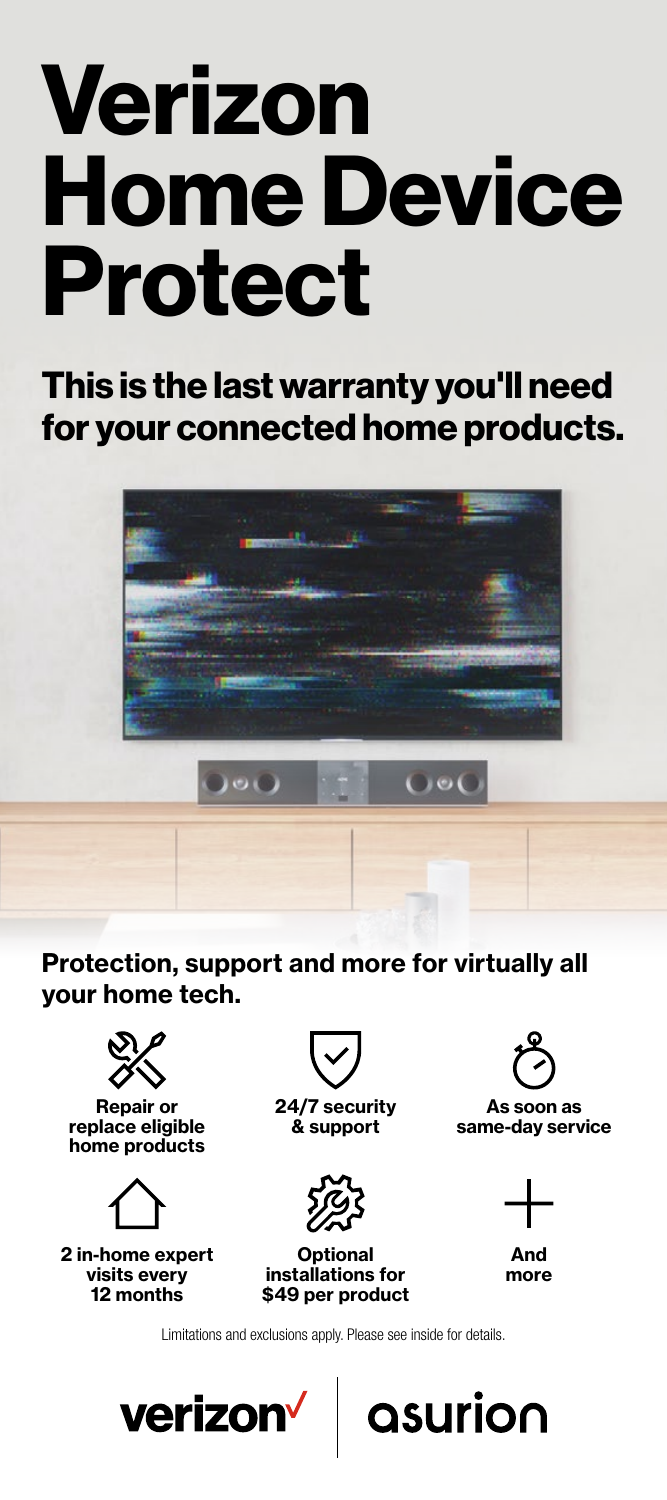# **Hassle-free repair or replacement**

From TV breakdowns to spills on laptops, if your eligible home entertainment or smart home product experiences a covered breakdown, we'll repair or replace it for you.1

- No matter where you bought it or the brand
- Regardless of how old it is<sup>2</sup>
- Even without a receipt or registration



# **Next-day product shipping**

We use UPS Next Day Air to make sure your repaired product gets back home as quickly as possible.



# **Same-day in-store repairs**

You can drop your tablet, laptop and gaming console off at a convenient uBreakiFix location and get it fixed as soon as that same day.<sup>3</sup>



# **UPS Store drop-off**

If a product needs to be shipped for repair, bring it to your local UPS Store and they'll pack, label and ship it for you.



# **Fast, digital payout**

If we cannot repair your product, we may replace it or you can receive a digital payout in as little as 30 minutes through options like PayPal and Venmo.

<sup>1</sup> If we determine that we cannot service your product as specified in this plan, we may replace it with a replacement product, or we may, at our discretion, issue you a gift card or check based on the replacement value, age and condition of the product, as determined by us, immediately prior to the breakdown.

<sup>2</sup> To be eligible for coverage under this plan, eligible product must be equipped with a Windows Operating System version Windows 8.1 or newer or Android version 1.6 or newer, and Apple computers which are equipped with an Apple Operating System version OS X (10) or newer, or a Chrome Operating System version 35.0 or newer.

<sup>3</sup> Eligibility depends upon product model. Same-day repair availability depends on customer location, parts and technician availability, and time of claim approval.

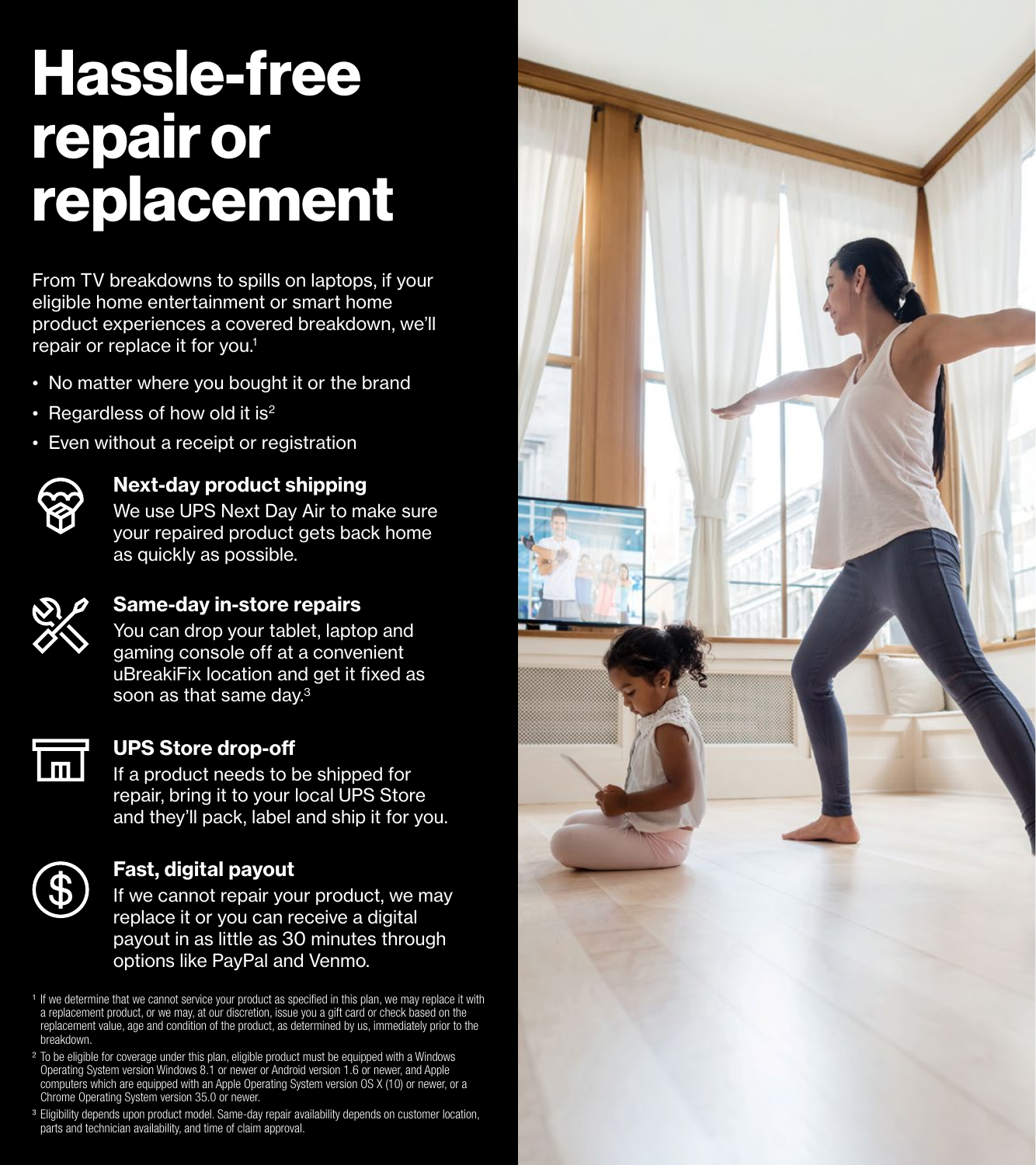

Verizon Home Device Protect covers an unlimited number of eligible home entertainment, home office, wearable and smart home products. Get coverage for breakdowns and malfunctions on eligible products.<sup>2</sup>



# **Home entertainment**

- TVs (LCD, plasma or LED)
- Gaming systems
- Audio/video streaming devices<sup>3</sup>
- Home theater systems • DVD & Blu-Ray players



# **Smart home products**

- Smart thermostats
- Smart door locks
- Smart video doorbells
- Smart smoke & carbon monoxide detectors
- Smart light dimmers



# **Home office**

- Desktop computers<sup>4</sup> Printers<sup>5</sup>
	-



# **Portable devices**7

- Laptops $4$
- Tablets $4,6$
- Smart watches $6$
- Premium audio headsets
- Portable gaming devices
- Portable DVD players
- Health & fitness bands

- **See Terms and Conditions for a full list of eligible products.**
- 1 Plus applicable taxes. Limitations and exclusions apply. See Terms and Conditions before enrollment. Monthly charge noted excludes any service fee that may be required when you file a claim.
- <sup>2</sup> The maximum amount that will be covered for a repair or replacement of a covered product claim is \$2,000; and the maximum amount we will pay for all claims in any 12 month rolling period (beginning with your first claim) is \$5,000.
- <sup>3</sup> Excludes any Verizon-branded or provided routers and audio/video streaming devices supported by Verizon, for which you can find assistance here ([https://www.verizon.com/support\)](https://www.verizon.com/support).
- <sup>4</sup> To be eligible for coverage under this plan, eligible product must be equipped with a Windows Operating System version Windows 8.1 or newer or Android version 1.6 or newer, and Apple computers which are equipped with an Apple Operating System version OS X (10) or newer, or a Chrome Operating System version 35.0 or newer.
- <sup>5</sup> Excluding 3-D or specialty/crafting printers.
- <sup>6</sup> If not already covered by any of the Verizon Wireless Device Protection options.

 $7$  Coverage on eligible portable electronics includes accidental damage from handling, including drops, cracks and spills.

Please see a representative if you have questions.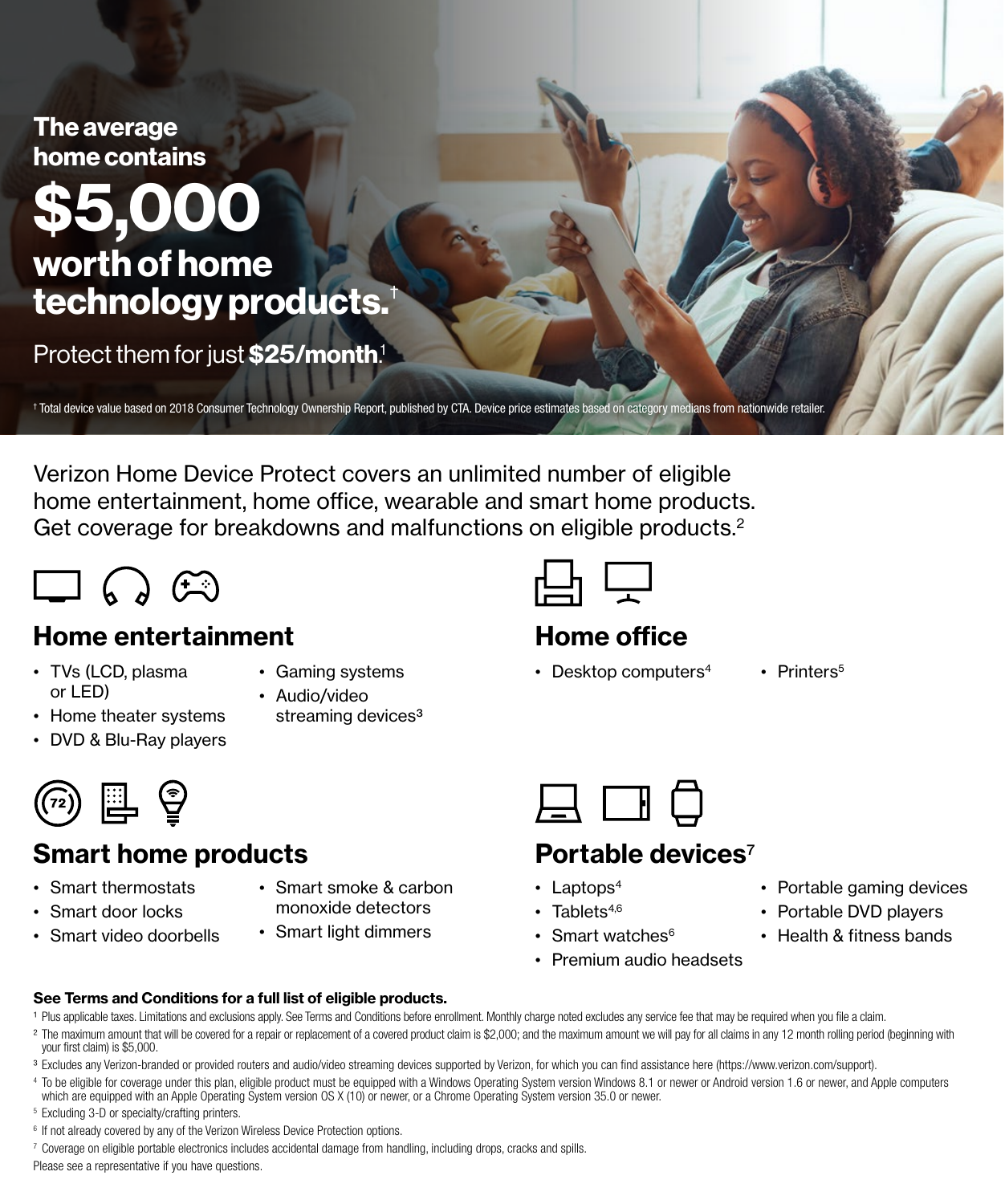# **24/7 tech support and digital security tools**



# **Hassle-free support**

Verizon Home Device Protect customers get fast, 24/7 access to experts who can answer virtually any question about home tech. From setting up a smart TV to figuring out how to launch a video chat, get help in seconds using our app, through chat or by phone.<sup>1</sup>

# **Security Advisor**<sup>2</sup>

24/7 access to Security Advisor experts who can help you resolve security vulnerabilities that can impact your identity and online privacy. Experts are just a tap away to help answer questions or provide step-by-step instructions to optimize your Digital Secure privacy and security tools.

Download the apps today:



# **Tech Coach**<sup>1</sup>

1-tap access to 24/7 expert support, personalized device tips and self-help tech guides to help you get the most out of Verizon Home Device Protect.

# **Digital Secure**<sup>3</sup>

Avoid risky websites, safeguard your data when connected to public Wi-Fi and receive ID theft alerts by downloading the Digital Secure app.

<sup>1</sup> The Tech Coach app collects data from the user's device to facilitate certain Tech Coach Home services, including but not limited to the tap-to-call, tap-to-chat, and device optimization and insights functionalities. This data is used solely for Tech Coach services. The Tech Coach app is provided by Asurion Mobile Applications, LLC. For complete details, see the Tech Coach Home terms of service. Device must be on and within the Verizon Wireless Data Network Coverage Area for the Tech Coach app to function. Data usage applies for download and use. The self-help and proactive support functionalities are available at no charge.

- ² Security Advisor does not provide real-time notification of sensitive data exposure, virus/malware removal, home network hacking mitigation or data loss management. A smartphone is required to download the Digital Secure app; features included vary by device.
- <sup>3</sup> A smartphone is required to download the Digital Secure app. Select features may be accessed on tablets and computers. OS restrictions apply: Android 4.4+ and iOS 11+. Enroll in identity theft monitoring via the app. Digital Secure is offered solely by Verizon; Verizon does not monitor all transactions and cannot protect against all identity theft. Customers should contact the three national credit bureaus to monitor their credit report.

# **In-home expert visits**

Verizon Home Device Protect includes 2 in-home visits every 12 months so you can get the most from your tech in the comfort of your home.<sup>1</sup>

Get help with connectivity issues like connected device setup, $2$  in-home network assessment, data security checkups and more.

# **Schedule a visit:**

- [asurion.com/verizonhomedeviceprotect](http://asurion.com/verizonhomedeviceprotect)
- 1.844.769.1991
- Chat via the Tech Coach app

In-home visits follow all recommended safety measures and health protocols.



- <sup>1</sup> Limitations and exclusions apply. See Verizon Home Device Protect Terms of Service for details on these visits.
- ² Does not include TV setup, wall mounting or wiring services. Product installation is not included with an in-home visit, but is available for a \$49/product fee for eligible products.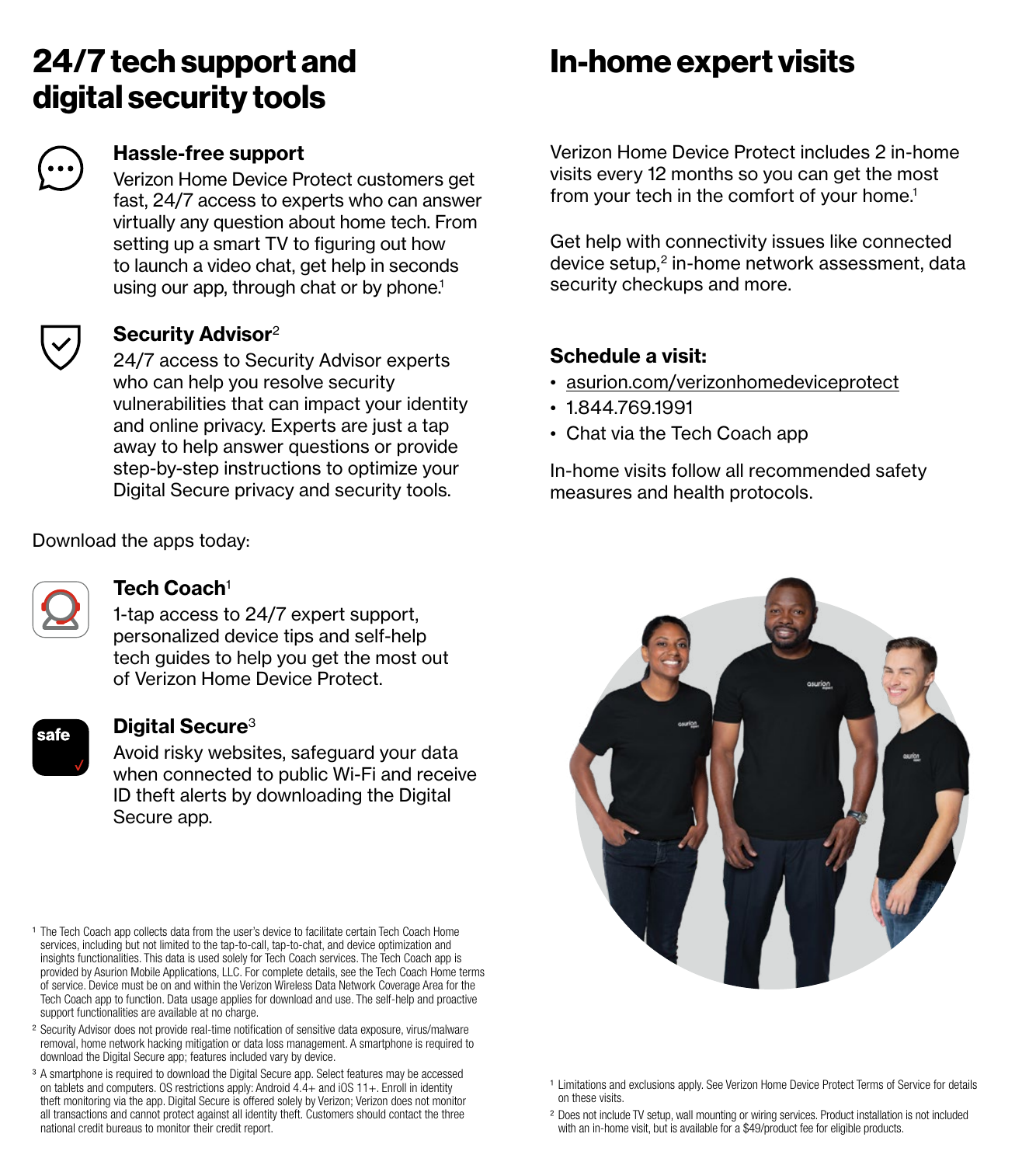# **Installations made easy**

At a fraction of typical retail installation costs, our trusted experts can install virtually any piece of home tech<sup>1</sup> for just \$49/product. We're here for you when you need us.

# **You buy it, we install it**<sup>2</sup>





• Mount or install

**Soundbars Smart door** 

**locks**

**Smart security cameras**

<u>م</u>

# **Installation services include:**

• Unbox

• Organize wires and cables

• Set up

• Connect to Wi-Fi

# **Get a quote and schedule an installation:**

- Call Asurion at 1.844.769.1991
- Chat via the Tech Coach app



- <sup>1</sup> Limitations and exclusions apply.
- <sup>2</sup> Installations available in select locations for select products, which are subject to change at any time. Products must be new or fully functioning at the time of installation, and Wi-Fi access must be available for certain products to be installed. Availability of installation services is contingent on certain criteria, including product type, customer location and appointment/
- technician availability. An adult aged 18 years or older must be present during the installation. <sup>3</sup> For wall-mounted TVs, customers supply both the TV and mounting brackets, along with access to the wiring needed for indoor installation.

# **About Verizon Home Device Protect**

Verizon Home Device Protect is the last warranty you'll need for your home entertainment, home office, wearable and smart home products. It provides repair or replacement for an unlimited number of eligible products, plus premium tech support and digital security features.\*

Extended warranty coverage includes coverage for mechanical or electrical failures caused by defects in materials and/or workmanship, normal wear and tear, and power surge for eligible products.

Plus, for certain portable electronics, unintentional and accidental damage from handling, including drops, cracks and spills, is also included.

Limitations and exclusions apply. Please take the time to review the plan Terms and Conditions for full program details, which includes important details about plan coverage, and a binding arbitration agreement (unless state exceptions apply).

Verizon Home Device Protect is \$25 per month (plus applicable taxes).

- A \$49 or \$99 service fee may apply when you file a claim.
- You may cancel at any time and get a prorated refund of your monthly fee.
- If you cancel, you will have 30 days after your cancellation date to file a claim.
- If we determine that we cannot service your product as specified in this Plan, we may replace it with a replacement product, or we may, at our discretion, issue you a gift card or check based on the replacement value, age and condition of the product, as determined by us, immediately prior to the breakdown.

Please note that you must be a Verizon customer to be eligible for Verizon Home Device Protect. Cancellation of your wireless or wireline service may result in termination of Verizon Home Device Protect with notice.

# **Home Device Advisor**

For those who just want premium tech support for their eligible home products, we offer Home Device Advisor for only **\$15/month** (plus applicable taxes), which includes:

- Fast, 24/7 tech help by phone, chat or app
- 2 in-home visits per 12-month period
- Optional product installation for only \$49 per product install

\* Limitations and exclusions apply. See Terms and Conditions for claim limit and aggregate claim limit.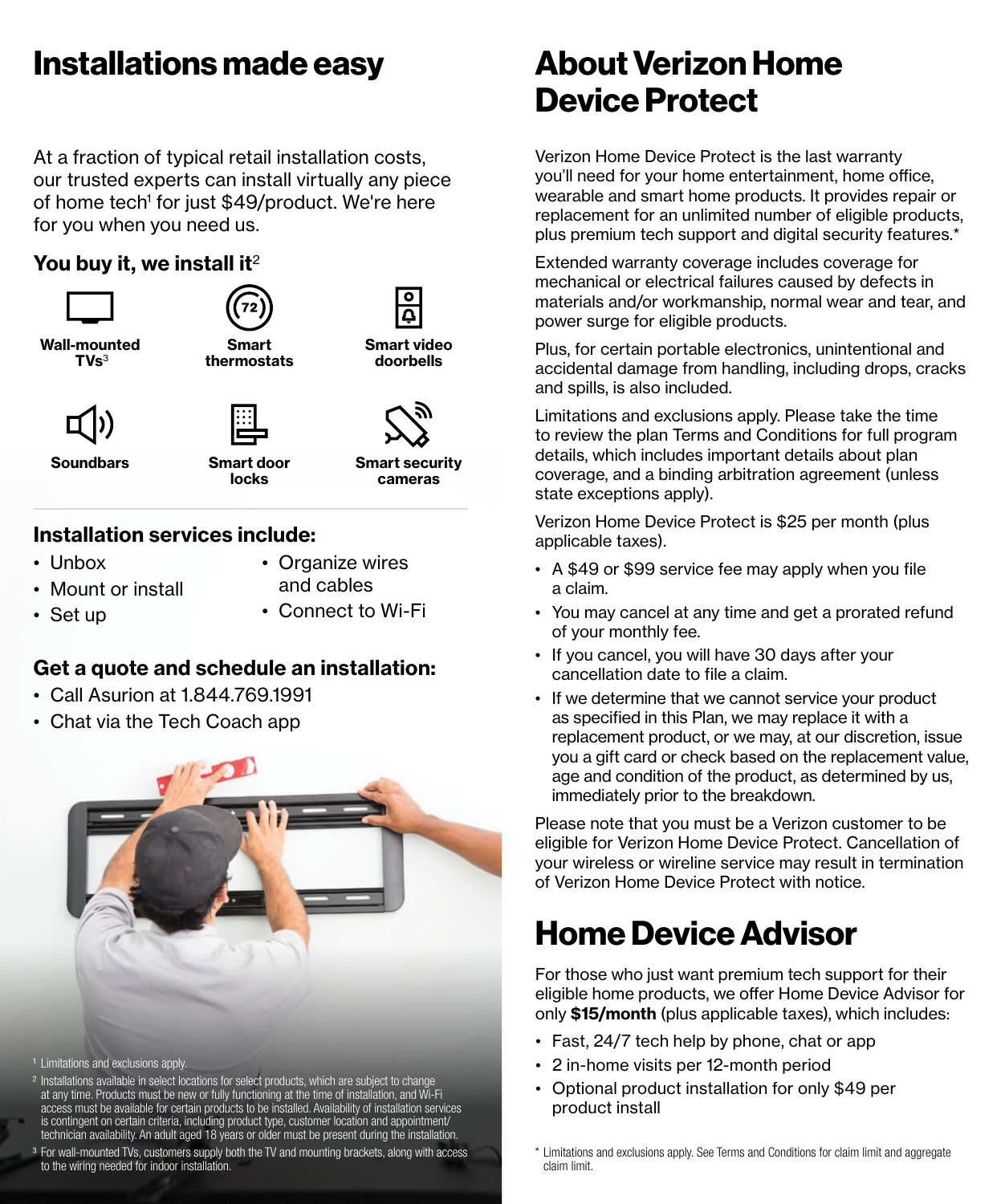# **Have questions or need to file a claim?**

Get hassle-free help with claims, tech questions or enrollment. Head to your online claims portal to get started at:

# **[asurion.com/verizonhomedeviceprotect](http://asurion.com/verizonhomedeviceprotect)**

# **Or, give us a call:** 1.844.769.1991

You can file an unlimited number of claims in a 12-month period, up to the maximum annual claim limit amount of \$5,000 per household and \$2,000 per individual claim. There is a 30-day waiting period to file a claim, which begins on the date of your enrollment. If applicable, a \$49 or \$99 service fee will apply when you file a claim. You can access to technical support and home visits on the date of your enrollment.

#### **To view the full Program Terms and Conditions, you may do one of the following before you enroll:**

- 1. Scan the QR code
- 2. View and download online at **[asurion.com/verizonhomedeviceprotect](http://asurion.com/verizonhomedeviceprotect)**



- 3. Ask your sales representative, or
- 4. Call 1.844.769.1991

We will also provide you the full Terms and Conditions after enrollment.

# **Who is Asurion?**

Verizon Home Device Protect is offered in partnership with Asurion, a trusted provider for total tech protection, support and more.

For more than 20 years, Asurion has helped over 300 million people unlock the power of their technology, making their lives easier and their tech a lot more amazing.



 $\mathscr{C}_4 \otimes \mathscr{C}_4 \otimes \mathscr{C}_4$ 4.8 AVG 13 million reviews & growing\*

\*2020 Asurion Data, based on overall customer satisfaction survey data from 2013-2020

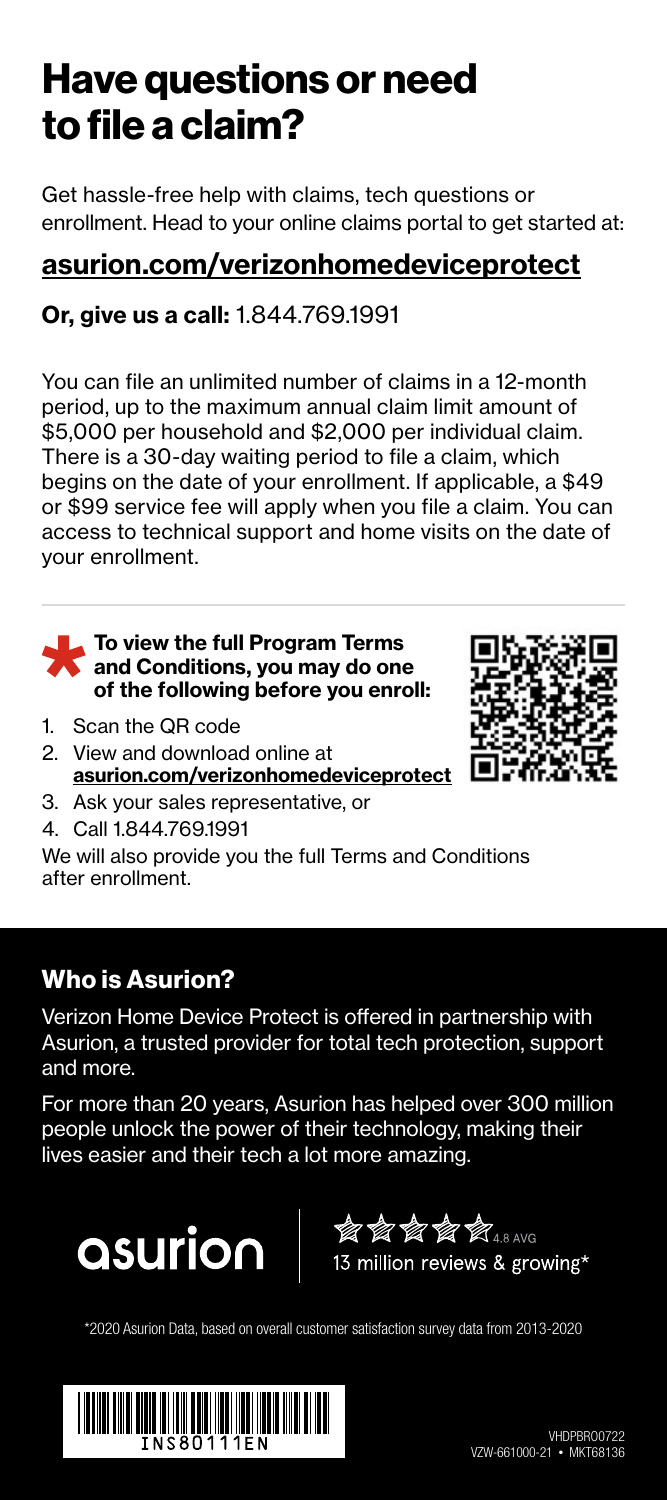# You're covered with Verizon Home Device Protect.

Terms and Conditions.

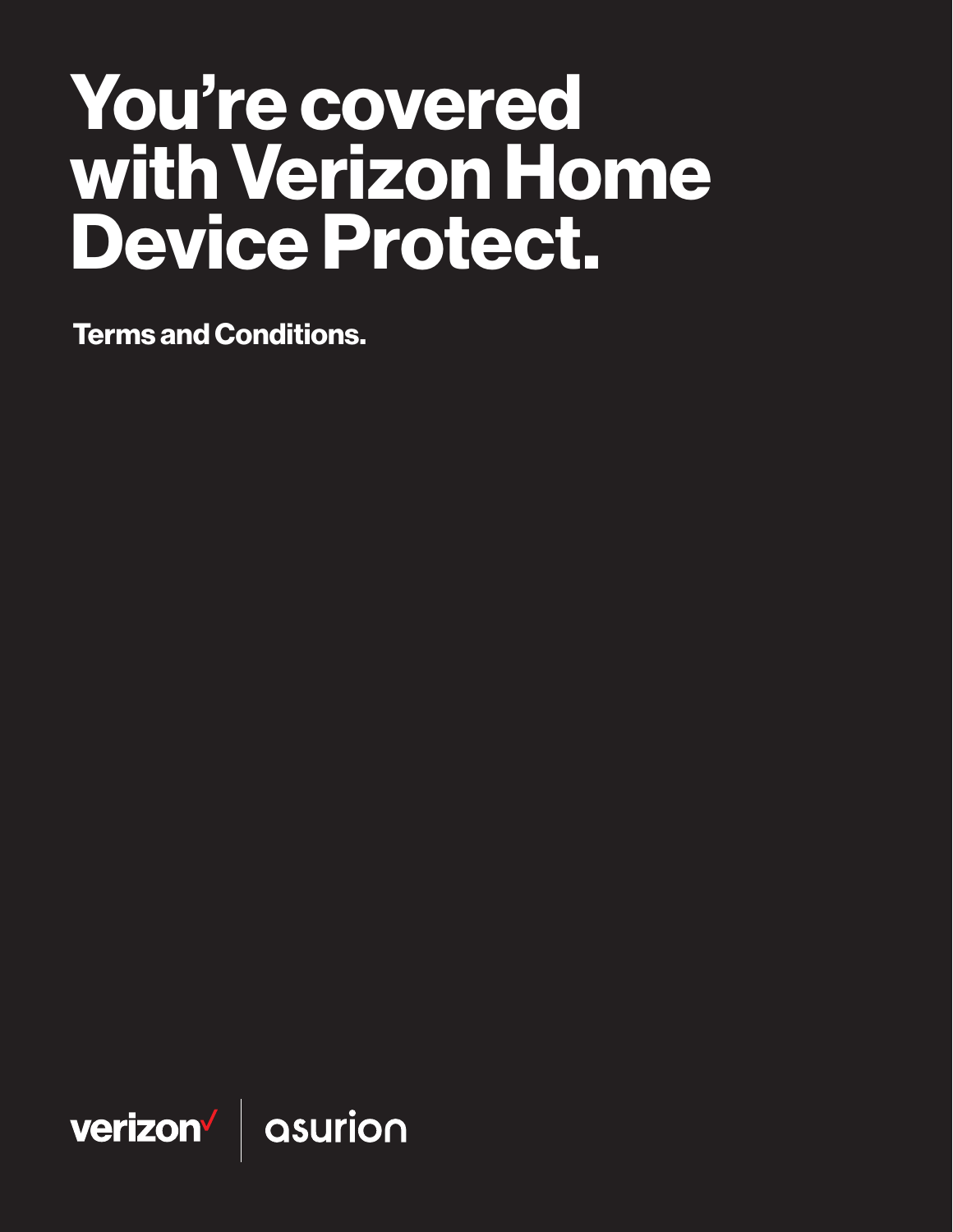We, the administrator or the seller of this Plan may make available additional products and services at a discount from time to time, for your consideration.

THIS PLAN (HEREINAFTER REFERRED TO AS THE "PLAN") IS A LEGAL CONTRACT BETWEEN YOU, US, AND THE ADMINISTRATOR (AS HEREINAFTER DEFINED). IT REQUIRES YOU TO RESOLVE ANY DISPUTES WITH US THROUGH BINDING AND INDIVIDUAL ARBITRATION OR THROUGH SMALL CLAIMS COURT AND LIMITS OUR LIABILITY TO YOU. PLEASE READ THIS PLAN CAREFULLY AND COMPLETELY. IF YOU DO NOT AGREE WITH ANY OF ITS PROVISIONS, DO NOT USE THE SERVICES OFFERED BY THIS PLAN.

- **Obligor:** The company obligated under this Plan in all states except Florida is: **Asurion Warranty Services, Inc.**, whose address is P.O. Box 061078, Chicago, IL 60606-1078, telephone 1-866-856-3882. If purchased in Florida, the company obligated under this Plan is: Asurion Florida Warranty Services, Inc., P.O. Box 061078, Chicago, IL 60606-1078, telephone 1-866-856-3882.
- 2. Definitions: Throughout this Plan, the words (1) "we," "us," and "our" refer to the company obligated under this Plan, as referenced in the Obligor section of this Plan; (2) "administrator" refers to (a) Asurion Services, LLC in all states and the District of Columbia except in Florida; (b) Asurion Florida Warranty Services, Inc. in Florida. The administrator can be contacted at: P.O. Box 1340, Sterling, VA, 20167, telephone 844-769-1991; (3) "Verizon Wireless" One Verizon Way, Basking Ridge, NJ 07920refers to the seller of this Plan; (4) "you", and "your" refer to the individual that purchased this Plan; (5) "breakdown" refers to the mechanical or electrical failure of the products caused by: a) defects in materials and/or workmanship, b) normal wear and tear, c) power surges and (d) unintentional and accidental damage from handling for portable products (ADH) as a result of normal use of the product only for laptops, tablets, portable DVD/Blu-ray players, wearables, printer display screens, portable gaming devices, audio headsets, virtual reality headsets, printer display screens and audio/ video streaming devices; (6) "product" refers to the eligible qualifying products indicated in Section 7(a) below, which are located at your Verizon service address and covered under this Plan; and (7) "replacement product" refers to a **NEW, REFURBISHED OR REMANUFAC-**TURED PRODUCT, OR A PRODUCT OF EQUAL OR SIMILAR FEATURES AND FUNCTIONALITY THAT PERFORMS TO THE FACTORY SPECIFICATIONS OF THE ORIGINAL PRODUCT. Technological advances may result in us providing a replacement product with a lower selling price than the original product.
- **3.** Instructions: Please retain these terms and conditions for your records; they are an integral part of this Plan, and you may be required to reference them to obtain service. Your billing statement and this Plan, including the terms, conditions, limitations, exceptions and exclusions, constitute the entire agreement between you and us.
- 4. Your Responsibilities: The product must be in good working condition prior to your Plan enrollment; products purchased after Plan enrollment must be in good working condition at the time of product purchase. You must follow the instructions that are in the owner's manual for proper use, care and maintenance of the product. Failure to follow the manufacturer's maintenance and service guidelines may result in the denial of coverage under this Plan. We strongly recommend (but do not require as a condition of this Plan) the regular backup of data and software. It is important that you back up all data files on your PC prior to the commencement of service; repairs to your PC may result in the deletion of such data files.
- **5.** Charges: You will be billed a monthly fee in the amount of \$25.00 plus applicable taxes, in advance, to receive this Plan. AS FURTHER OUTLINED IN SECTION 20, WE MAY CHANGE THE MONTHLY CHARGE FOR THE PLAN, OR WE MAY CHANGE THESE TERMS AND CONDITIONS FROM TIME TO TIME UPON THIRTY (30) DAYS WRITTEN NOTICE TO YOU, OR LONGER, AS MAY BE REQUIRED BY LAW. SUCH NOTICE MAY BE PROVIDED AS IN A SEPARATE MAILING OR EMAIL OR BY ANY OTHER REASONABLE METHOD.
- 6. Term and Coverage: The Plan will become effective and billing will commence upon your enrollment in the Plan. With the exception of access to technical support which begins on your date of enrollment, ALL OTHER COVERAGE UNDER THE PLAN WILL COMMENCE THIRTY-ONE (31) DAYS AFTER YOUR ENROLLMENT IN THE PLAN. NO SERVICE WILL BE PROVIDED DURING THE INITIAL THIRTY (30) DAYS OF THE PLAN. There will be no lapse in coverage if you relocate your residence, provided that the Plan is active and you notify Verizon Wireless of such relocation. This Plan is inclusive of the manufacturer's warranty; it does not replace the manufacturer's warranty but provides certain additional benefits during the term of the manufacturer's warranty. After the manufacturer's warranty expires, the Plan continues to provide some of the manufacturer's benefits as well as certain additional benefits as specified in Section 2. If the Plan is cancelled, coverage will continue for thirty (30) days after the cancellation date. In the event your product is being serviced by an authorized service center when this Plan terminates, the term of this Plan will be extended until the repair has been completed and your product has been delivered to you.
- 7. What is Covered: This Plan covers parts and labor costs for the repair or replacement of your product resulting from a breakdown, provided your product is: (i) owned by you or a member of your household, and (ii) located at your Verizon service address. We will, at our discretion, repair or replace the product, or reimburse you for authorized repairs to or replacement of the product, when required due to a breakdown. Non-original parts may be used for repair of the product. If we determine that we cannot service your product as specified in this Plan, we may replace it with a replacement product, or we may at our discretion, issue you a gift card or check based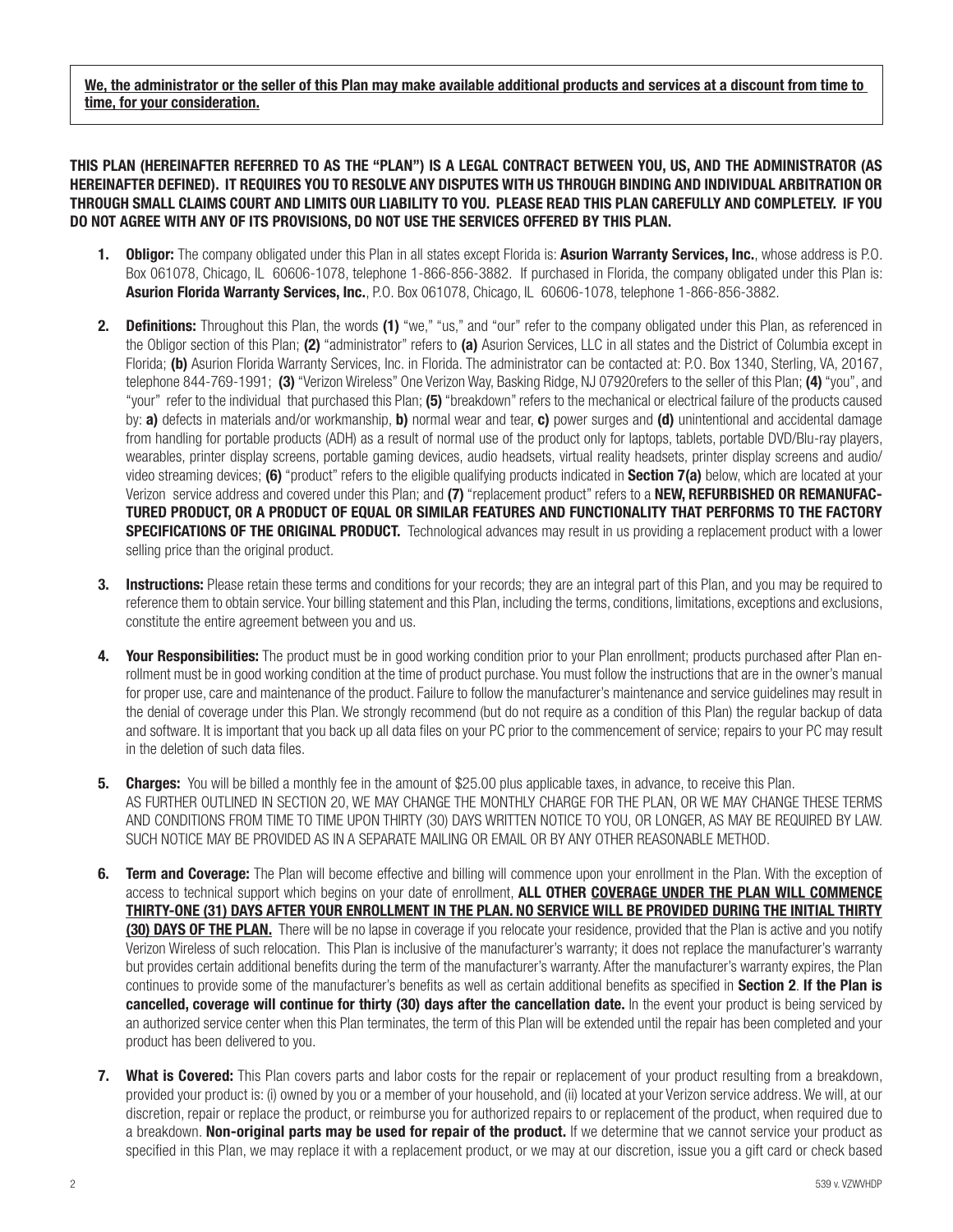on the replacement value, age and condition of the product, as determined by us, immediately prior to the breakdown. The replacement product immediately becomes a qualifying product and is covered under this Plan. At our sole discretion, we may require that you return the claimed product to us as a condition to receiving a replacement product or reimbursement. Coverage also includes access to technical support for your products and virtually anything they connect to during the term of the Plan. Terms of service for technical support can be accessed at [https://techcoachhome.asurion.com.](https://techcoachhome.asurion.com)

a. Qualifying Products: The Plan covers an unlimited quantity of the following of products, of any size and any brand, as outlined below.

Home Entertainment and Office:

- Desktops, Laptops, Tablets (collectively referred to as "PC" or "PCs"). Each PC can include 1 of each of the following: an associated external monitor, keyboard (wired or wireless), mouse (wired or wireless), modem and external desktop speaker set (wired). PCs eligible for coverage under this Plan are those equipped with a Windows Operating System version Windows 7 or newer or Android version 1.6 or newer and Apple computers which are equipped with an Apple operating system version OS X (10) or newer and a Chrome Operating System.
- LCD, Plasma or LED televisions (collectively referred to as "television"). Televisions include coverage for the original remote control.
- Home Router (wired or wireless) of any brand and any age, excluding any Verizon-branded or provided router External Hard Drive of any brand and any age.
- Printers and multifunction printers (collectively referred to herein as "printer" or "printers"), excluding three-dimensional object printers or similar, or crafting printers).

Other Home Entertainment:

- DVD Player, Blu-Ray Player and portable DVD players (collectively referred to as "DVD Players").
- Home Theater system (collectively referred to as "Home theater system in a box"). Home theater system in a box includes a receiver, sound bar, speakers, Blu-Ray player, amplifier, subwoofer and tuner.
- Bluetooth and Wi-Fi enabled speakers.
- Audio/Video Streaming Devices or portable devices intended for audio/video streaming
- Portable Devices intended for audio/video streaming
- Gaming Systems and handheld gaming devices (collectively referred to as "portable gaming devices"). Portable gaming devices include coverage for the original remote controls.

## Wearables:

- Health and Fitness bands
- Smartwatches
- Virtual Reality Headsets
- Audio Headsets

Smart Home Products:

- Smart Device Hub(s)
- Smart Light Dimmer(s)
- Smart Thermostat(s)
- Smart Smoke Detector(s)
- Smart Carbon Monoxide Detector(s)
- Smart Door Lock(s)
- Smart Home Security Camera(s)
- Smart Video Doorbell(s)
- Smart Alarm Contact Sensors
- Smart Alarm Flood and Freeze Sensors
- Smart Alarm Glassbreak Sensors
- Smart Alarm Keypads
- Smart Alarm Motion Detectors
- Smart Alarm Panic Buttons
- Smart Alarm Range Extenders

The products listed within the Smart Home Products above must utilize one of the following home networking solutions enabled Wi-Fi, ZigBee, Z-Wave, Insteon, Thread Group or Matter, or other networking solution approved by us to be eligible for this Plan.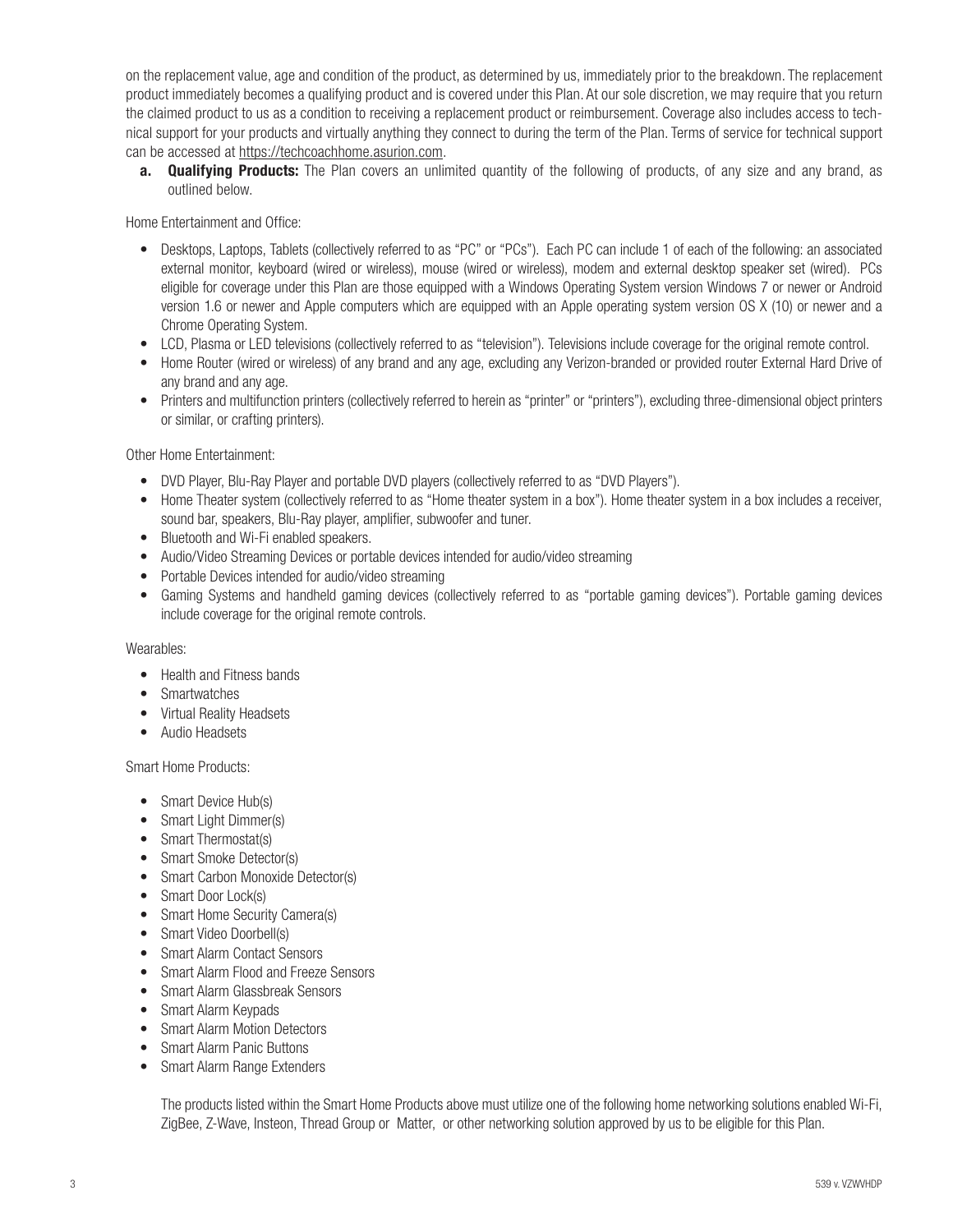- 8. If Your Product Needs Service: In the event your product experiences a breakdown, thirty-one (31) days after enrollment to the Plan, you may file a claim by going online to https://techcoachhome.asurion.com/ twenty-four (24) hours a day, seven (7) days a week or by calling 844-769-1991, twenty-four (24) hours a day, seven (7) days a week. Your product may be subject to a service fee for each claim, as further outlined below. Onsite, depot or carry-in service or advance exchange may be available, as further outlined below. The administrator will inform you during the filing of the claim what type of service your product qualifies for. We may require you to fill out a claim facilitation form prior to receiving service or replacement or reimbursement for your product. You may also be required to produce a State or Federal issued photo identification as a condition to receiving service or replacement or reimbursement. Any abuse of the Plan by you, including but not limited to seeking replacement of a product not belonging to you, may result in termination of the Plan upon notice. The cost of the replacement product cannot exceed the available balance of funds under the aggregate claim limit. Repaired or replaced products are warranted by us for ninety (90) days from the date of product receipt by you. In the event that the product fails to function properly during such ninety (90) days, we will repair or replace the product at no cost to you. Such services will not be charged against your aggregate claim limit under the Plan. All claims under this Plan must be reported to us within sixty (60) days after cancellation or termination of the Plan.
	- **a.** Service Fee: In the event that one of the following products: PCs, televisions, home routers, gaming systems, printers, Home theater systems in a box, Bluetooth and WiFi enabled speakers, or virtual reality headsets requires service, you will be required to pay a service fee in the amount of \$99, plus applicable taxes. In the event that one of the following products: Audio headsets, Health and Fitness bands, Smart Watches, Smart Door Lock(s), Smart Home Security Camera(s), Smart Thermostat(s), or Smart Video products: Smart Door Lock(s), Smart Home Security Camera(s), or Smart Video Doorbell(s) requires service, you will be required to pay a service fee in the amount of \$49, plus applicable taxes. The service fee must be paid and received in advance of the service being provided and may be paid with a valid credit card. The service fee does not apply to the repair or replacement of, game controller(s), monitor(s), keyboard(s), mouse, modem, external speakers (wired or wireless), an original remote control(s) on qualifying products, Smart Alarm Contact Sensors, Smart Alarm Flood and Freeze Sensors, Smart Alarm Glassbreak Sensors, Smart Alarm Keypads, Smart Alarm Motion Detectors, Smart Alarm Panic Buttons, or Smart Alarm Range Extenders, however, the costs associated with the repair or replacement of these products will apply toward the aggregate claim limit under the Plan Limits of Liability.
- **9.** On-Site Repair Service: If the product requires on-site repair service, an adult (18 years or older) must be present during the time of service. You must provide a safe, non-threatening environment for our technicians in order to receive on-site service. If our technicians determine that certain repairs cannot be completed where the product is located and must be repaired at another location, this Plan will cover all shipping and handling costs. Products installed in cabinetry and other types of built-in applications are eligible for service as long as you make the product reasonably accessible to the service provider. We are not responsible for the dismantling or reinstallation of furniture or fixed infrastructures when removing or reinstalling repaired or replaced products into furniture or cabinetry.
- **10. Repair Depot Service:** If the product is not serviced on-site, it will be shipped to a designated repair depot location for service. We will send you a prepaid shipping label and instructions for shipping your product to our authorized service center. Standard shipping costs are covered by the Plan.
- **11. Carry-In Repair Service:** If the product requires service, we may instruct you to bring it to an authorized repair center for repair. Nonoriginal parts may be used for the repair of the covered product.
- **12. Advance Exchange**: If the product qualifies for advanced exchange, we will ship you a replacement product after the claim has been filed. Upon receipt of the replacement product, the product which was approved for replacement must be returned to us at our expense in the return mailer that was shipped to you. You must return the product as directed by us per the shipping instructions included in the return mailer, or you may be charged a non-returned equipment charge up to the retail price of the failed product. YOU CAN AVOID THIS CHARGE BY SIMPLY RETURNING THE PRODUCT AS DIRECTED.
- 13. Registration: Registration of this Plan is not required. At your option, you may register the products to be covered by the Plan at any time during the coverage period

## 14. Plan Limits of Liability:

- **a.** Per Claim Limit: The maximum amount we will pay for the repair or replacement of the product for any single claim is \$2,000 or the aggregate claim limit of this Plan of \$5,000, whichever is less.
- **b.** Aggregate Claim Limit: The maximum amount we will pay for all claims in any twelve (12) month rolling period is \$5,000. The twelve (12) month rolling period begins on the date of your first claim.
- c. If You Meet or Exceed the Aggregate Limit: We will be responsible for informing you, at the time of the claim, if you have reached the \$5,000 aggregate claim limit. In the event you reach the aggregate claim limit and the product requires additional repairs, we will provide you with information on how to get the product repaired, however, we will not be responsible for any costs related to these repairs. A covered claim will apply to your aggregate claim limit for twelve (12) months after the claim is completed, at which point that claim will roll off your account and that claim or the associated costs will be added back to your available aggregate claim limit balance. You will continue to have access to technical assistance and support for the duration of your enrollment in this Plan, regardless of your aggregate claim limit balance.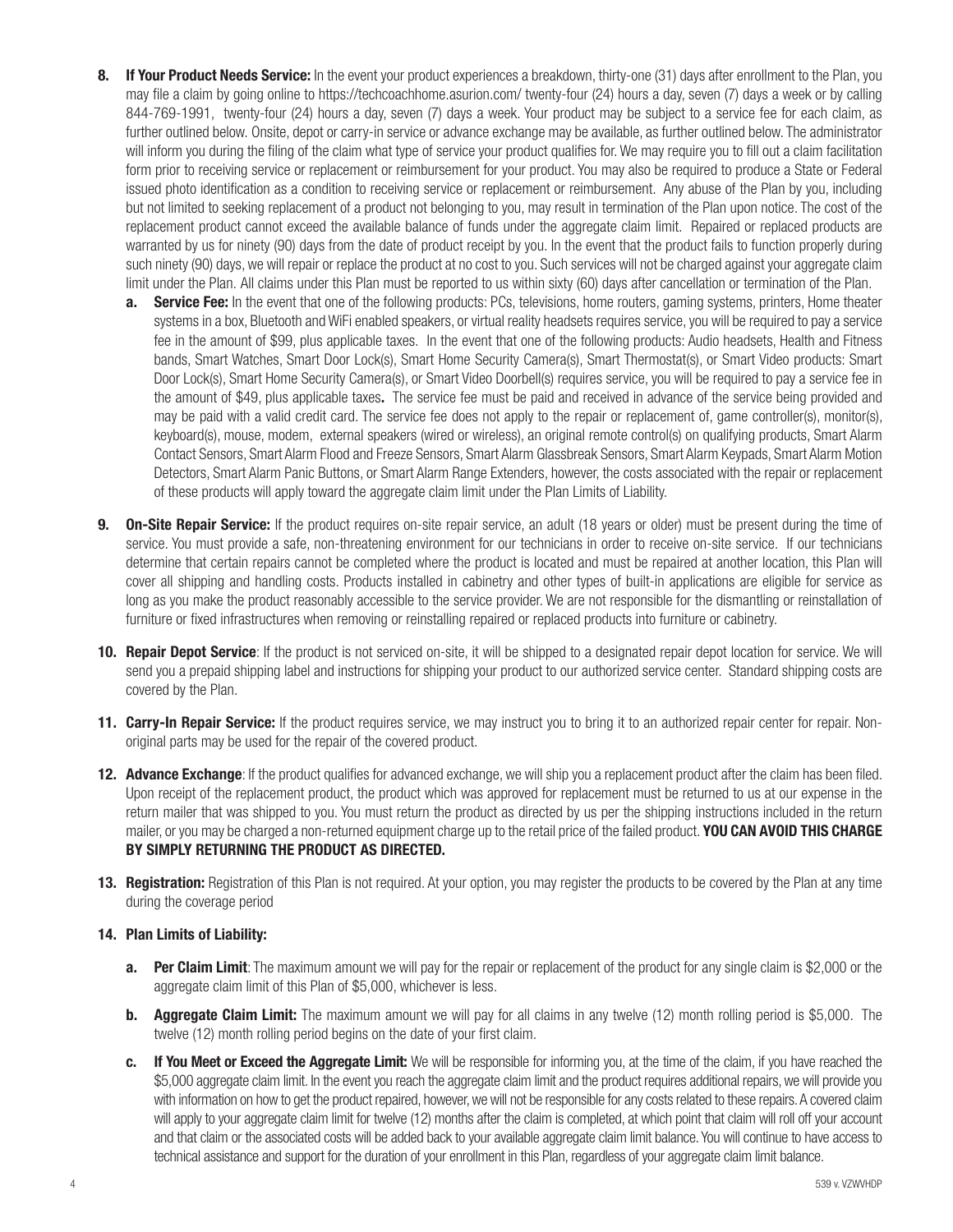- 15. Payment: You agree to pay monthly charges for this Plan as such charges will appear on your Verizon Wireless monthly bill or the monthly bill for the credit or debit card which was supplied by you. The monthly rate for the Plan was provided to you at the time you subscribed to the Plan and is listed above on this Plan. Non-payment by you will result in cancellation of the Plan. All charges, plus all applicable taxes, will be billed on a monthly basis on your Verizon Wireless monthly bill or the credit card or debit card which you provided during enrollment into the Plan. It is your responsibility to maintain a valid credit or debit card with us or Verizon Wireless to process payments, and failure to do so may cause your Plan to be cancelled.
- 16. Insurance Securing this Plan: This Plan is not a contract of insurance. The obligations of Asurion Warranty Services, Inc. under this Plan are secured by an insurance policy provided by Liberty Insurance Underwriters Inc. in the following states: AL, AR, CA, CO, CT, DC, GA, HI, IL, IN, KY, MA, ME, MN, MO, MT, NC, NH, NJ, NV, NY, OK, OR, SC, TX, UT, VT, VA, WA, WI, WY and all other states required by law. The obligations of Asurion Florida Warranty Services, Inc. under this Plan are secured by an insurance policy provided by Liberty Mutual Insurance Company. If within sixty (60) days we have not paid you for your covered claim, provided you with a refund owed, you are otherwise dissatisfied, or if we become insolvent or otherwise financially impaired, you may report a claim directly to the applicable insurance company at 55 Water St., 18<sup>th</sup> Floor, New York, NY 10041 for Liberty Insurance Underwriters, Inc. and at 175 Berkeley Street, Boston, Massachusetts, 02116, for Liberty Mutual Insurance Company, or by calling toll free 1-800-677-9163.

## 17. Exclusions – What Is Not Covered: This Plan does not cover the following:

- a. Pre-existing conditions at the time of your enrollment in the Plan or purchase of the product;
- b. Cosmetic defects, damage to or failures of non-operational components that do not inhibit the proper operation and performance of a covered item, such as, but not limited to: appearance parts; broken hinges; cracked cases; decorative finishing; finish defects; handles; nonfunctional plastic; trim; accessories; attachments;
- c. Breakdown or costs resulting from: improper installation or setup; use in any combinations not approved in the manufacturer's specifications; unauthorized modifications, alterations, repairs or repair personnel;
- d. Consequential, incidental, special or indirect damages or losses, including but not limited to: loss of use; loss of business; loss of profits; loss of data; down-time and charges for time and effort;
- e. Failure, inoperability, or disruption of any product or product functions due to any design flaw or systemic manufacturing defect;
- f. Breakdown or loss caused by any physical force external to the product, whether accidental (excluding those products as outlined in the Definitions section) or intentional, including but not limited to: any disaster, whether natural (acts of God) or man-made, whether local or catastrophic; abuse; acts of war; civil disorders; corrosion; dirt; mold; dust; earthquake; fire; hail; insects or other animals; liquid immersion; malicious mischief; misuse; negligence; nuclear accident; riot; rust; sand; smoke; storm; terrorist attack; vandalism; wind;
- g. Costs associated with installation or uninstallation of any product;
- h. Burned-in images and pixel failure within designed specifications or that do not materially alter the product's functionality;
- i. Products that are not owned by you, leased and rented products, or products that are not customarily located in your specified residence;
- j. Breakdown of the product either while in storage or in the course of transit, delivery, or redelivery, except where the loss or damage occurs while your product is located at our designated repair depot;
- k. Normal periodic or preventative maintenance, inspections, cleaning, or tune-ups; minor adjustments and settings outlined in the product owner's manual that the user can perform; costs related to any service request which results in customer education or no problem found;
- l. Products whose serial number has been altered or removed;
- m. Products located outside the United States;
- n. Repair or replacement covered by a manufacturer recall in effect at the time of the breakdown;
- o. Support or repairs to software; loss or damage to software due to any cause; including but not limited to: computer virus; worm; Trojan programs; adware; spyware; firmware or any other software program;
- p. Data or software of any kind that is deleted or damaged during a repair or replacement under this Plan;
- q. Theft or loss of the product;
- r. Custom-built and assembled products;
- s. Special needs accessories including, but not limited to: handset boosters; visual ring indicators; and the like;
- t. Parts intended for periodic replacement including but not limited to: batteries (excluding one (1) annual laptop battery); lamps; bulbs; external power supplies; styluses; antennas; cartridges;
- u. PCs that do not have administrator's permissions. PCs must be able to upload and download software;
- Liability or damage to property, or injury or death to any person arising out of the operation, maintenance or use of the product; and
- w. Products connected to Verizon Wireless and covered by one of their insurance products.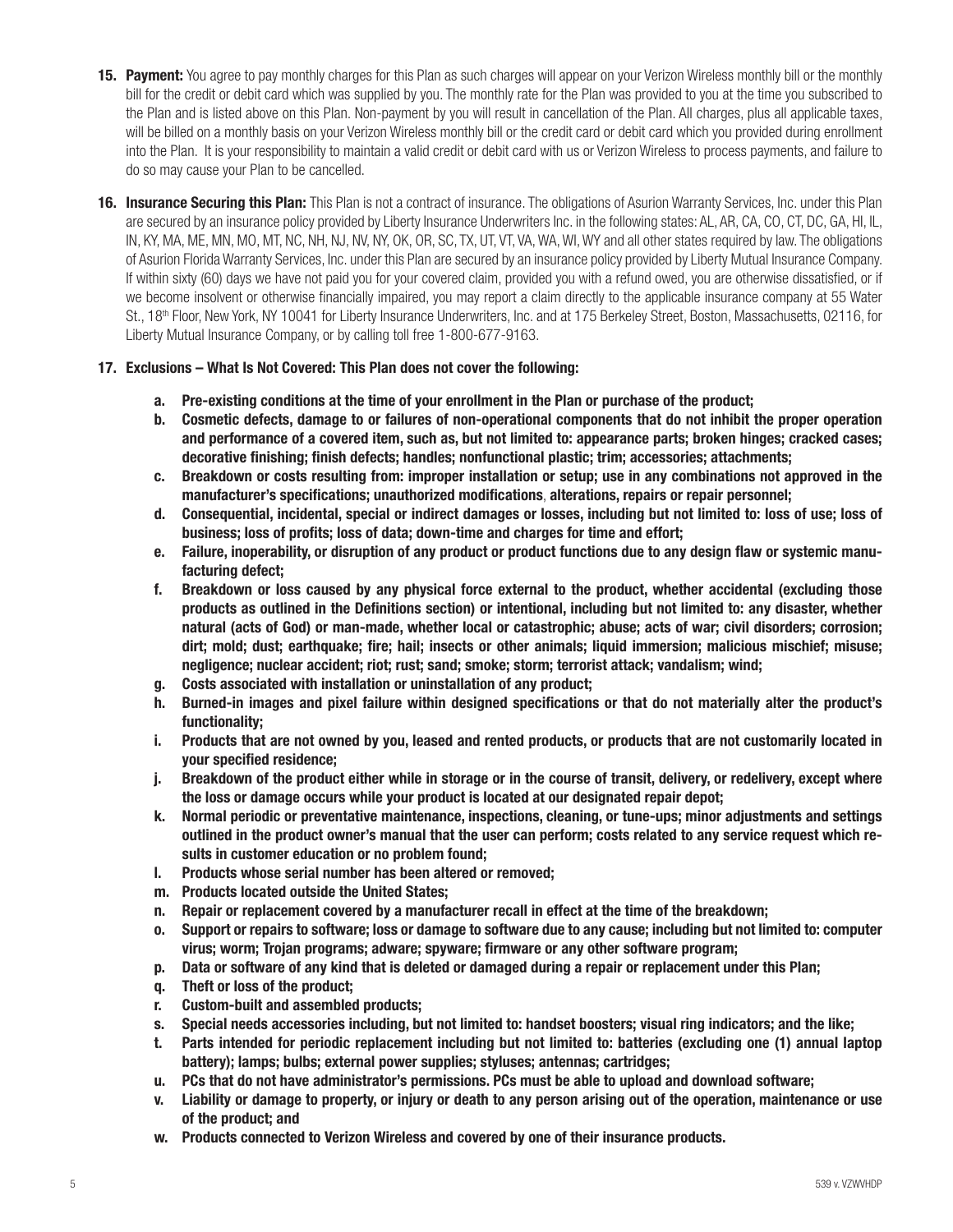- **18. Renewal:** This Plan automatically renews from month to month until cancelled.
- **19. Transfer:** This Plan is not assignable or otherwise transferable to another party.
- 20. Cancellation: This Plan is provided on a month-to-month basis and can be cancelled by you at any time for any reason by notifying Verizon Wireless or by contacting the administrator at P.O. Box 1818, Sterling, VA 20167 or by calling 844-769-1991. This Plan may be cancelled by us or the administrator for any reason by notifying you in writing at least thirty (30) days prior to the effective date of cancellation, which notice shall state the effective date and reason for cancellation. If you fail to make any monthly payment or charge due under this Plan, your coverage will be cancelled immediately upon our written notice. If the Plan is cancelled: (a) by you within thirty (30) days of the receipt of this Plan, you shall receive a full refund of the price paid for the Plan, less the cost of any claims which have been paid or repairs that have been made; or (b) by you after thirty (30) days of the receipt of this Plan, or cancelled by us or the administrator at any time, you will receive a refund equal to 100% of the pro-rata amount of the unearned portion of the price paid for the Plan, less the cost of any claims which have been paid or repairs that have been made. For residents of AL, AR, CA, CO, DC, HI, MA, MD, ME, MN, MO, NJ, NM, NV, NY, SC, TX, WA, WI and WY any refund owed and not paid or credited within thirty (30) days of cancellation shall include a 10% penalty per month Upon any termination or cancellation by you, us or the administrator, after the coverage effective date, you will have coverage provided at no cost for an additional thirty (30) days after the date of termination or cancellation of this Plan. All claims under this Plan must be reported to us within sixty (60) days after cancellation or termination of the Plan.
- 21. Changes to the Plan: WE MAY CHANGE THE MONTHLY CHARGE FOR THE PLAN, OR WE MAY CHANGE THESE TERMS AND CONDITIONS FROM TIME TO TIME UPON THIRTY (30) DAYS WRITTEN NOTICE TO YOU OR LONGER AS MAY BE REQUIRED BY LAW. SUCH NOTICE MAY BE PROVIDED AS IN A SEPARATE MAILING OR EMAIL OR BY ANY OTHER REASONABLE METHOD. IF YOU DO NOT AGREE TO THE MODIFIED CHARGES OR TERMS OF THE AGREEMENT, YOU MAY CANCEL THE PLAN BY NOTICE TO US OR THE ADMINISTRATOR AT ANY TIME IN ACCORDANCE WITH THESE TERMS AND CONDITIONS. THE PAYMENT OF APPLICABLE CHARGES BY YOU, OR A REQUEST FOR SERVICE UNDER THE PLANS, AFTER RECEIVING SUCH NOTICE OF A CHANGE IN THE CHARGES OR OTHER TERMS AND CONDITIONS WILL BE DEEMED TO BE ASSENT BY YOU TO THE CHANGE(S) IN THE CHARGES, TERMS OR CONDITIONS.
- 22. Limitation of Liability: IN NO EVENT WILL THE PLAN OBLIGOR, ADMINISTRATOR OR VERIZON WIRELESS BE LIABLE FOR INDIRECT, INCIDENTAL OR CONSEQUENTIAL DAMAGES INCLUDING BUT NOT LIMITED TO PERSONAL INJURIES OR LOSS OF INCOME ARISING OUT OF OR CONNECTED TO THE PROVISION OF THE PLAN, REPAIR OR REPLACEMENT OF PRODUCTS UNDER THE PLAN AND CAUSED BY NEGLIGENCE, ERROR, MISTAKE OR OMISSION ON THE PART OF THE PLAN OBLIGOR OR ADMINISTRATOR OR THEIR RESPECTIVE EMPLOYEES, AGENTS OR SUBCONTRACTORS.
- 23. Force Majeure: We shall not be held responsible for any delay or failure in performance of any part of this Plan to the extent that such delay or failure is caused by fire, flood, explosion, war, strike, embargo, government requirement, regulatory agency requirement civil or military authority, acts of God, or other similar causes beyond our control.
- 24. Non-waiver: Our failure in any circumstance to require strict adherence to any term or condition set forth herein shall not be deemed a waiver by us of any such term or condition under any other circumstance or of any other term or condition set forth herein.
- 25. ARBITRATION AGREEMENT: Please read this section carefully. It affects your rights. For the purposes of this arbitration or small claims court agreement (referred to as the "A.A.") only, references to "we" and "us" also include (1) the respective parents, subsidiaries, affiliates, agents, employees, successors and assigns of the Obligor and administrator of this Plan (as defined above) , and (2) the retailer(as defined above) and its wholly owned subsidiaries, agents, employees, successors and assigns. Most of your concerns about this Plan can be addressed simply by contacting us at 844-769-1991. In the event we cannot resolve any dispute with you, YOU AND WE AGREE TO RESOLVE THOSE DISPUTES THROUGH BINDING ARBITRATION OR SMALL CLAIMS COURT INSTEAD OF THROUGH COURTS OF GENERAL JURISDICTION. YOU AND WE AGREE TO WAIVE THE RIGHT TO A TRIAL BY JURY AND WAIVE THE RIGHT TO PARTICIPATE IN CLASS ACTIONS OR OTHER REPRESENTATIVE PROCEEDINGS.

# 1. THIS A.A.:

- a. Survives termination of this Plan.
- b. Is governed by the Federal Arbitration Act.
- c. Covers any dispute you have with us concerning or related, directly or indirectly, to this Plan.
- d. Does not prevent you from bringing an individual action against us in small claims court instead of pursuing arbitration.
- e. Does not prevent you from informing any government agency of your dispute. They may be able to seek relief on your behalf.

## 2. ARBITRATION PROCESS:

- a. How to start arbitration.
	- Send a written Notice of Claim by certified mail to Legal Department, P.O. Box 110656, Nashville, TN 37122-0656.
	- Describe the dispute and relief sought in the Notice.
	- If the dispute is not resolved within 30 days of receipt of the Notice, you may start an arbitration with the American Arbitration Association ("AAA"). You can contact the AAA and obtain a free copy of their rules and forms at www.adr.org or 1-800-778-7879.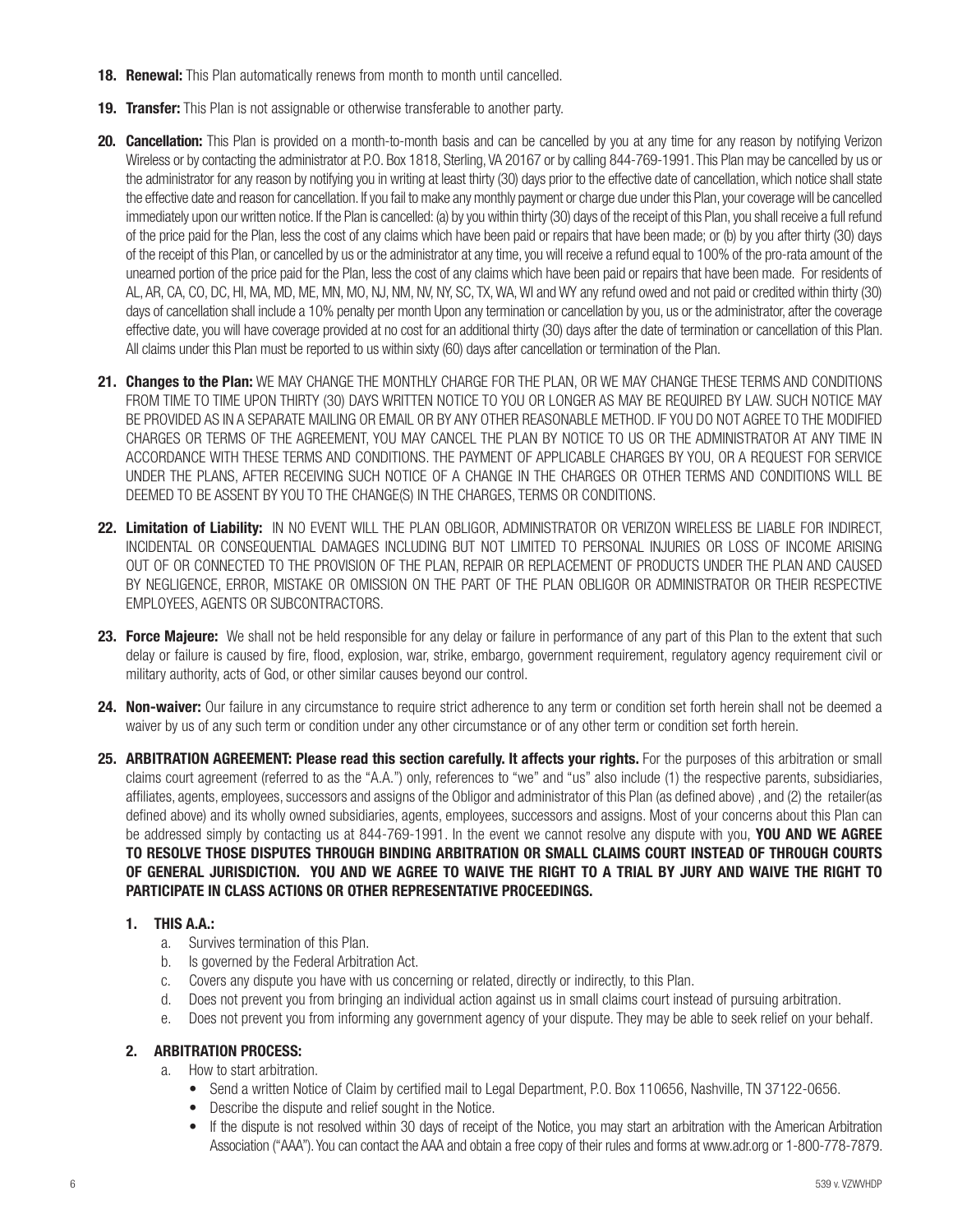- b. Arbitration will be conducted by the AAA following the Consumer Arbitration Rules ("Rules"). A court may decide the enforceability of this A.A. The arbitrator will decide all other issues. The arbitrator is bound by this A.A.
- c. Any hearing will take place in the county or parish of your mailing address unless you and we agree to a different location.

## 3. FEES:

- a. In most cases we will pay all filing, administration and arbitrator fees. If the arbitrator finds that your dispute was filed to harass or is frivolous, the Rules govern payment of the fees.
- b. We will reimburse you for a filing fee paid to the AAA. If you are unable to pay a filing fee, we will pay it if you send us a written request.

#### 4. ARBITRATION DECISION:

- a. You and we agree not to disclose any settlement offers to the arbitrator before the arbitrator issues a decision.
- b. If the arbitrator finds in your favor and the damages awarded are greater than the last settlement we offered, we will do the following.
	- We will pay you the greater of the damages or \$7,500.
	- We will also pay your reasonable attorney's fees and arbitration expenses. You may not recover duplicate awards of fees and expenses.
- c. We waive any right we have to recover attorney's fees and expenses from you if we win the arbitration.
- d. If you seek declaratory or injunctive relief, it can only be awarded as necessary to provide you relief.

YOU AND WE AGREE THAT EACH PARTY MAY BRING CLAIMS AGAINST THE OTHER ONLY IN AN INDIVIDUAL CAPACITY AND NOT IN A PURPORTED CLASS ACTION, CLASS ARBITRATION OR REPRESENTATIVE PROCEEDING. Unless you and we agree otherwise, the arbitrator may not consolidate your dispute with any other person's dispute and may not preside over any form of representative proceeding. If this specific provision is found to be unenforceable, then the entirety of this A. A. is null and void

#### If You Reside In One Of The Following States, These Provisions Apply To You:

Arizona Residents: If your written notice of cancellation is received prior to the expiration of the monthly term, we will not deduct the cost of any claims that have been paid or repairs that have been made from your refund. The pre-existing condition exclusion does not apply to conditions occurring prior to the sale of the consumer product by the Verizon Wireless its assignees, subcontractors and/or representatives or to any conditions that the Obligor or retailer knew or reasonably should have known. The Arbitration Agreement of this Plan does not preclude you from contacting the Consumer Protection Division of the Arizona Department of Insurance. Item (c) of section 17. **Exclusions- What** is not Covered is deleted and replaced with the following: "Breakdown or costs resulting from: improper installation or setup; use in any combinations not approved in the manufacturer's specifications; repairs or repair personnel unauthorized modifications, alterations, while owned by you;"

**California Residents:** For all products other than home appliances and home electronic products, the Cancellation provision is amended as follows: If the Plan is cancelled: (a) within sixty (60) days of the receipt of this Plan, you shall receive a full refund of the price paid for the Plan less the cost of any claims that have been paid or repairs that have been made, or (b) after sixty (60) days, you will receive a pro rata refund, less the cost of any claims that have been paid or repairs that have been made.

**Connecticut Residents:** In the event of a dispute with us or the administrator that cannot be resolved, you may contact the State of Connecticut, Insurance Department, P.O. Box 816, Hartford, CT 06142-0816, Attn: Consumer Affairs. The complaint must contain a description of the dispute, the purchase price of the product, the cost of repair of the product and a copy of the Plan.

Florida Residents: The rate charged for this Plan is not subject to regulation by the Florida Office of Insurance Regulation.

Georgia Residents: We may only cancel this Plan before the expiration of the term on the grounds of fraud, material misrepresentation, or failure to pay consideration due therefore. The cancellation shall be in writing and shall conform to the requirements of Official Code of Georgia Annotated ("O.C.G.A.") 33-24-44. If this Plan is cancelled prior to the expiration of the monthly term, we will not deduct the cost of any claims that have been paid or repairs that have been made from your refund. This Plan excludes coverage for incidental and consequential damages and pre-existing conditions only to the extent such damages or conditions are known to you or reasonably should have been known to you. As stated in the Arbitration Agreement of this Plan, either party may bring an individual action in small claims court. The Arbitration Agreement provision does not preclude you from bringing issues to the attention of federal, state, or local agencies or entities of your dispute. Such agencies or entities may be able to seek relief on your behalf. You and we agree to waive the right to a trial by jury and waive the right to participate in class actions and class arbitrations or other similar proceedings. Nothing contained in the Arbitration Agreement provision of this Plan shall affect your right to file a direct claim under the terms of this Plan against Liberty Insurance Underwriters, Inc. pursuant to O.C.G.A. 33-7-6.

Nevada Residents: If the Plan is cancelled, no deduction shall be made from the refund for the cost of any claims that have been paid or repairs that have been made. If this Plan has been in force for a period of seventy (70) days, we may only cancel before the expiration of the Plan term due to the following reasons: 1) You engage in fraud or material misrepresentation in obtaining this Plan or in filing a claim for service under this Plan; 2) You commit any act, omission, or violation of any terms of this Plan after the effective date of this Plan which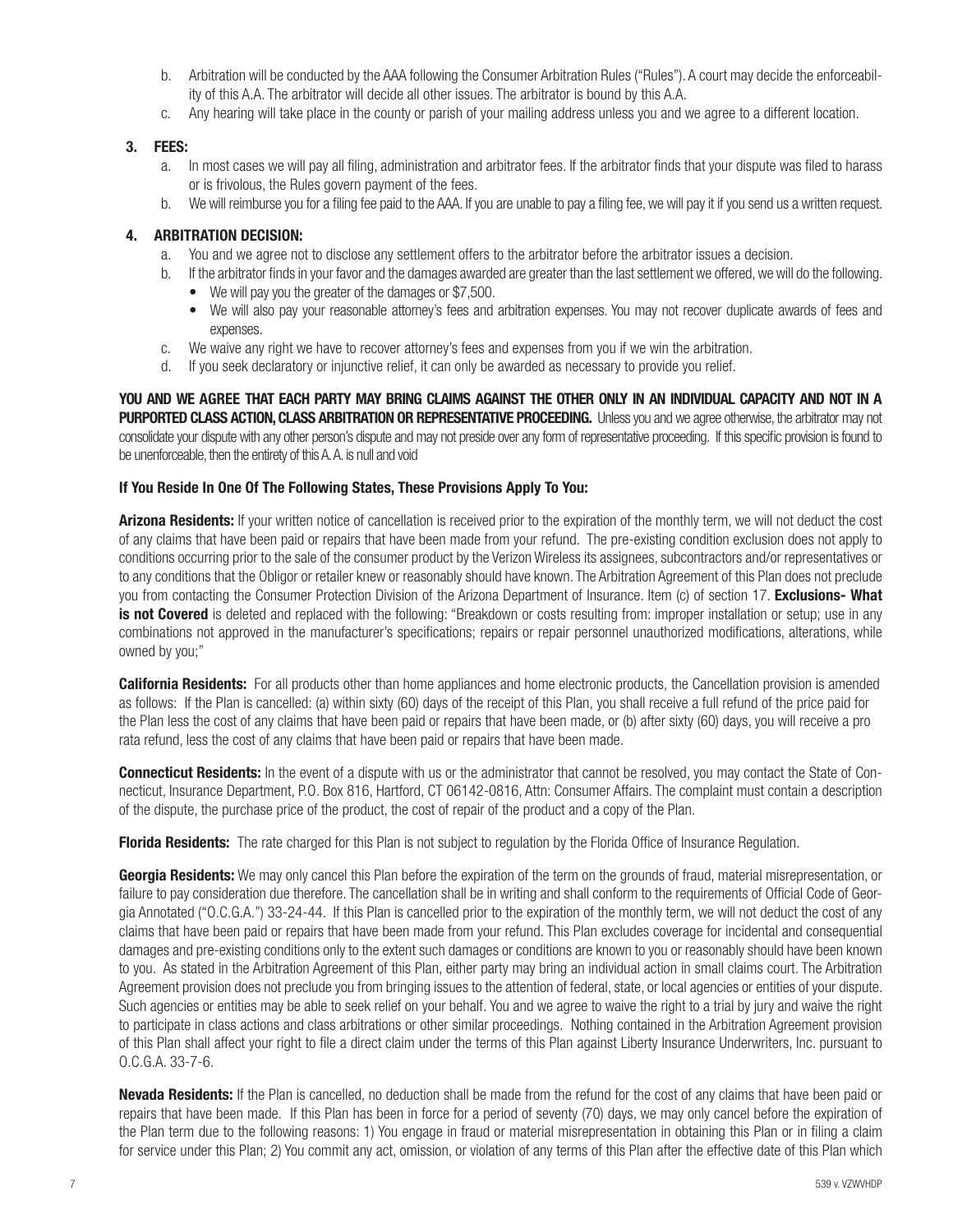substantially and materially increases the service required under this Plan; or 3) Any material change in the nature or extent of the required service or repair, including unauthorized service or repair, which occurs after the effective date of this Plan and causes the required service or repair to be substantially and materially increased beyond that contemplated at the time this Plan was purchased. If we fail to pay the cancellation refund as stated in the Cancellation provision the penalty will be 10% of the purchase price for each thirty (30) day period or portion thereof that the refund and any accrued penalties remain unpaid. The following language is added to item (c) of the **Exclusions - What** Is Not Covered section: "If a product is modified or altered without our authorization, we will only provide applicable coverage that is not related to the unauthorized modification or alteration or any breakdowns arising therefrom, unless such coverage is otherwise excluded by this Plan." Contact us at 844-769-1991 with questions, concerns or complaints about this Plan. In the event you do not receive satisfaction under this Plan, complaints or questions about this Plan may be directed to the Nevada Department of Insurance, telephone (888) 872-3234.

New Hampshire Residents: Contact us at 844-769-1991 with questions, concerns, or complaints about the Plan. In the event you do not receive satisfaction under this Plan, you may contact the State of New Hampshire Insurance Department, 21 South Fruit Street, Suite 14, Concord, NH 03301, telephone number: 1-603-271-2261. The Arbitration Agreement provision of this Plan is subject to Revised Statutes Annotated 542.

New Mexico Residents: If this Plan has been in force for a period of seventy (70) days, we may not cancel before the expiration of the Plan term or one (1) year, whichever occurs first, unless: (1) you fail to pay any amount due; (2) you are convicted of a crime which results in an increase in the service required under the Plan; (3) you engage in fraud or material misrepresentation in obtaining this Plan; (4) you commit any act, omission, or violation of any terms of this Plan after the effective date of this Plan which substantially and materially increase the service required under this Plan; or (5) any material change in the nature or extent of the required service or repair occurs after the effective date of this Plan and causes the required service or repair to be substantially and materially increased beyond that contemplated at the time you purchased this Plan.

**North Carolina Residents:** The purchase of this Plan is not required either to purchase or to obtain financing for the product. We may non-renew, but may only cancel this Plan prior to the expiration of the monthly term for nonpayment by you or for violation of any of the terms and conditions of this Plan.

Oklahoma Residents: Coverage afforded under this Plan is not guaranteed by the Oklahoma Insurance Guaranty Association. Oklahoma service warranty statutes do not apply to commercial use references in this Plan. Oklahoma license number: 44197917.

**Oregon Residents:** The Arbitration Agreement provision of this Plan is replaced with the following: "For the purpose of this Arbitration Agreement, references to "we" and "us" also include the respective parents, subsidiaries, affiliates, service contract insurers, agents, employees, successors and assigns of the Plan Obligor and administrator, as defined above ; and Verizon Wireless and its wholly owned subsidiaries, affiliates, agents, employees, successors and assigns. Most of your concerns about the Plan can be addressed simply by contacting us at 844-769-1991. In the event we cannot resolve any dispute, you and we may, in a separate agreement, consent to arbitration. YOU AND WE AGREE THAT EACH PARTY MAY BRING CLAIMS AGAINST THE OTHER ONLY IN AN INDIVIDUAL CAPACITY AND NOT AS A CLASS REPRESENTATIVE OR CLASS MEMBER IN ANY PURPORTED CLASS ACTION, CLASS ARBITRATION OR OTHER SIMILAR **PROCEEDING.** Any arbitration proceedings shall be conducted within the state of Oregon."

South Carolina Residents: Contact us at 844-769-1991 with questions, concerns or complaints about this Plan. In the event you do not receive satisfaction under this Plan, complaints or questions about this Plan may be directed to the South Carolina Department of Insurance, Capitol Center, 1201 Main Street, Ste. 1000, Columbia, SC 29201 or 1-800-768-3467.

**Texas Residents:** If you purchased this Plan in Texas, unresolved complaints concerning us or questions concerning our registration may be addressed to the Texas Department of Licensing and Regulation, P.O. Box 12157, Austin, TX 78711, telephone number (512) 463-6599 or (800) 803-9202. You may apply for reimbursement directly to the insurer if a refund or credit is not paid before the forty-sixth (46<sup>th</sup>) day after the date on which the Plan is returned to us. Texas license number: 116.

Utah Residents: NOTICE: This Plan is subject to limited regulation by the Utah Insurance Department. To file a complaint, contact the Utah Insurance Department. Coverage afforded under this Plan is not guaranteed by the Utah Property and Casualty Guaranty Association. If emergency service is required outside the designated hours, the consumer may seek service and be reimbursed, provided the service performed is covered by this Plan. The second sentence in the Cancellation provision is replaced with the following: "This Plan may be cancelled by us or the administrator prior to the expiration of the term for: (i) material misrepresentation or substantial breaches of contractual duties, conditions, or warranties, by notifying you in writing at least thirty (30) days prior to the effective date of cancellation; or (ii) for nonpayment of premium by notifying you in writing at least ten (10) days prior to the effective date of cancellation. Such cancellation notifications shall state the effective date and reason for cancellation." The fourth sentence in the Insurance Securing this Plan provision is replaced with the following: "If within sixty (60) days after proof of loss has been filed we have not paid you for your claim, provided you with a refund owed, you are otherwise dissatisfied, or if we become insolvent or otherwise financially impaired, you may report a claim directly to the applicable insurance company at 55 Water St., 18th Floor, New York, NY 10041 for Liberty Insurance Underwriters, Inc. and at 175 Berkeley Street, Boston, Massachusetts, 02116, for Liberty Mutual Insurance Company, or by calling toll free 1-800-677-9163." Failure to notify within the prescribe time will not invalidate the claim if you can show that notification was not reasonably possible.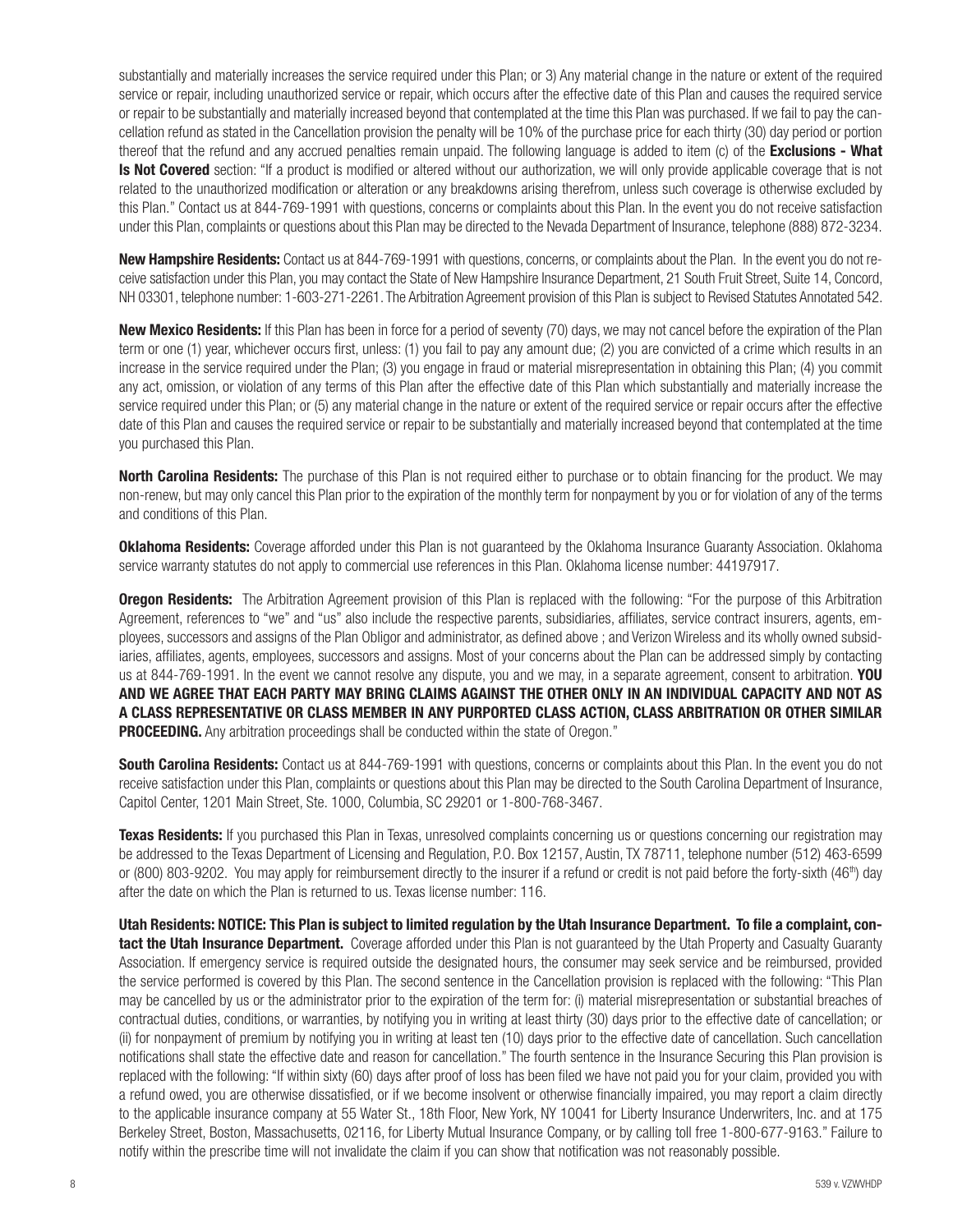Virginia Residents: Contact us at 844-769-1991 with questions, concerns or complaints about this Plan. In the event you do not receive satisfaction under this Plan within sixty (60) days after your request, you may contact the Virginia Department of Agriculture & Consumer Services, Office of Charitable & Regulatory Programs to file a complaint.

Washington Residents: If we fail to act on your claim, you may contact Liberty Insurance Underwriters Inc. directly at 1-800-677-9163. You are not required to wait sixty (60) days before filing a claim directly with Liberty Insurance Underwriters, Inc.

Wisconsin Residents: THIS CONTRACT IS SUBJECT TO LIMITED REGULATION BY THE OFFICE OF THE COMMISSIONER OF IN-**SURANCE**. We may only cancel this contract before the end of the agreed contract term on the grounds of nonpayment, a material misrepresentation made by you to us, or a substantial breach of duties by you relating to the products or its use. The fifth and sixth sentences of the first paragraph of the Arbitration Agreement provision of this contract is amended as follows: (1) TO RESOLVE DISPUTES, YOU MAY CHOOSE EITHER BINDING ARBITRATION, PURSUANT TO THE ARBITRATION AGREEMENT PROVISION OF THIS CONTRACT, OR SMALL CLAIMS COURT. BY AGREEING TO THIS CONTRACT, YOU AND WE WAIVE THE RIGHT TO HAVE DISPUTES RESOLVED THROUGH COURTS OF GENERAL JURISDICTION, THE RIGHT TO TRIAL BY JURY, AND TO PARTICIPATE IN CLASS ACTIONS, CLASS ARBITRATIONS OR OTHER REPRESENTATIVE PROCEEDINGS; and (2) the phrase "and is governed by the Federal Arbitration Act." in in sub-section (1) (b) is deleted in its entirety.

Wyoming Residents: The Arbitration Agreement provision in this Plan is replaced with the following: "If there are disputes between you and us that are not resolved by negotiations, you and we may in a separate written agreement voluntarily consent to arbitration. Any arbitration proceedings shall be conducted within the state of Wyoming." For the purpose of this Arbitration Agreement, references to "we" and "us" include the Plan Obligor and administrator, as defined above, and their respective parents, subsidiaries, affiliates, service contract insurers, agents, employees, successors and assigns; and (2) Verizon Wireless and its wholly owned subsidiaries, affiliates, agents, employees, successors and assigns.

Administered by: Asurion Services, LLC Asurion Florida Warranty Services, Inc. P.O. Box 1340 • Sterling, VA 20167 • 844-769-1991 © 2021 Asurion, LLC All rights reserved.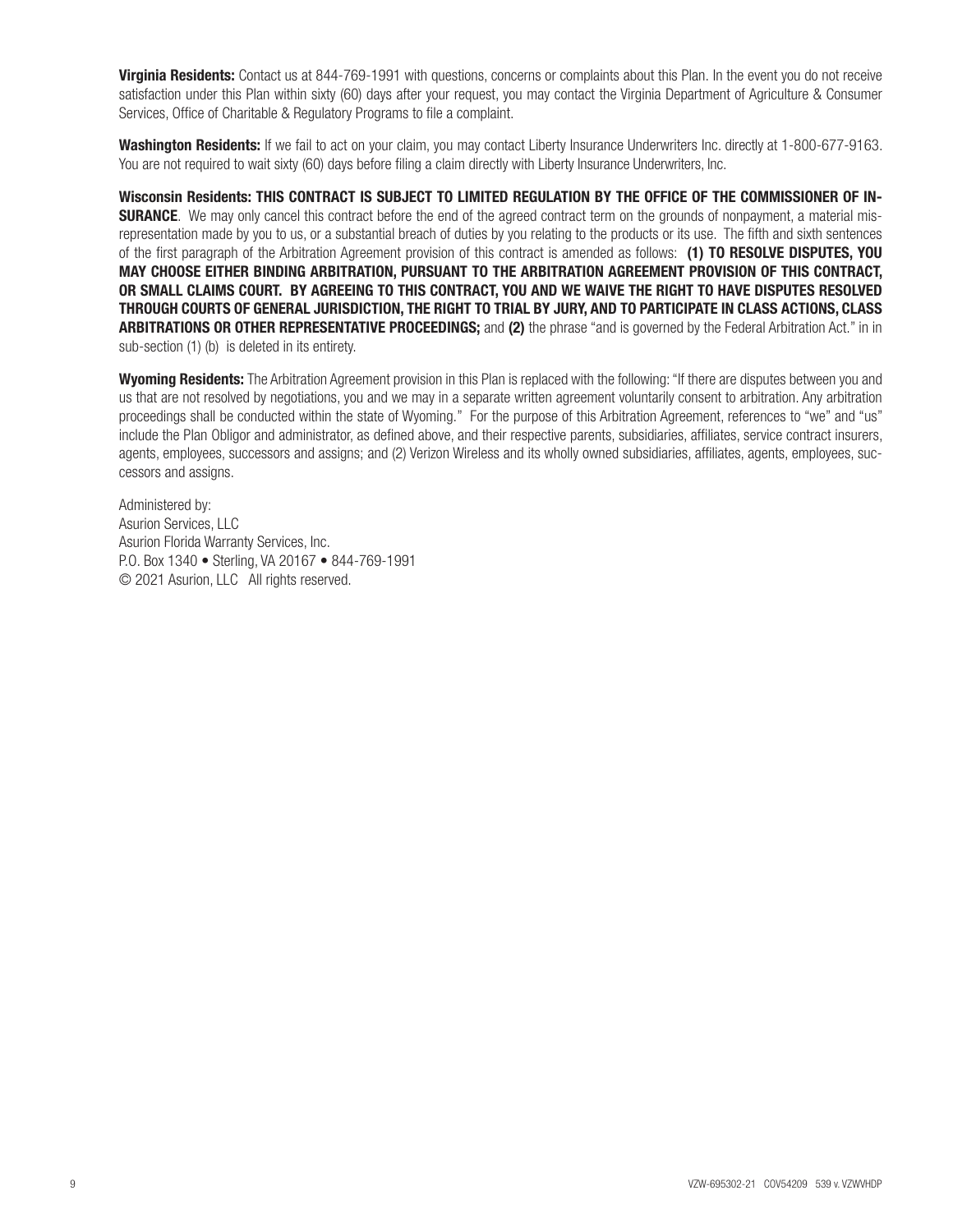# Verizon Home Device Protect Technical Support

Terms of Service.

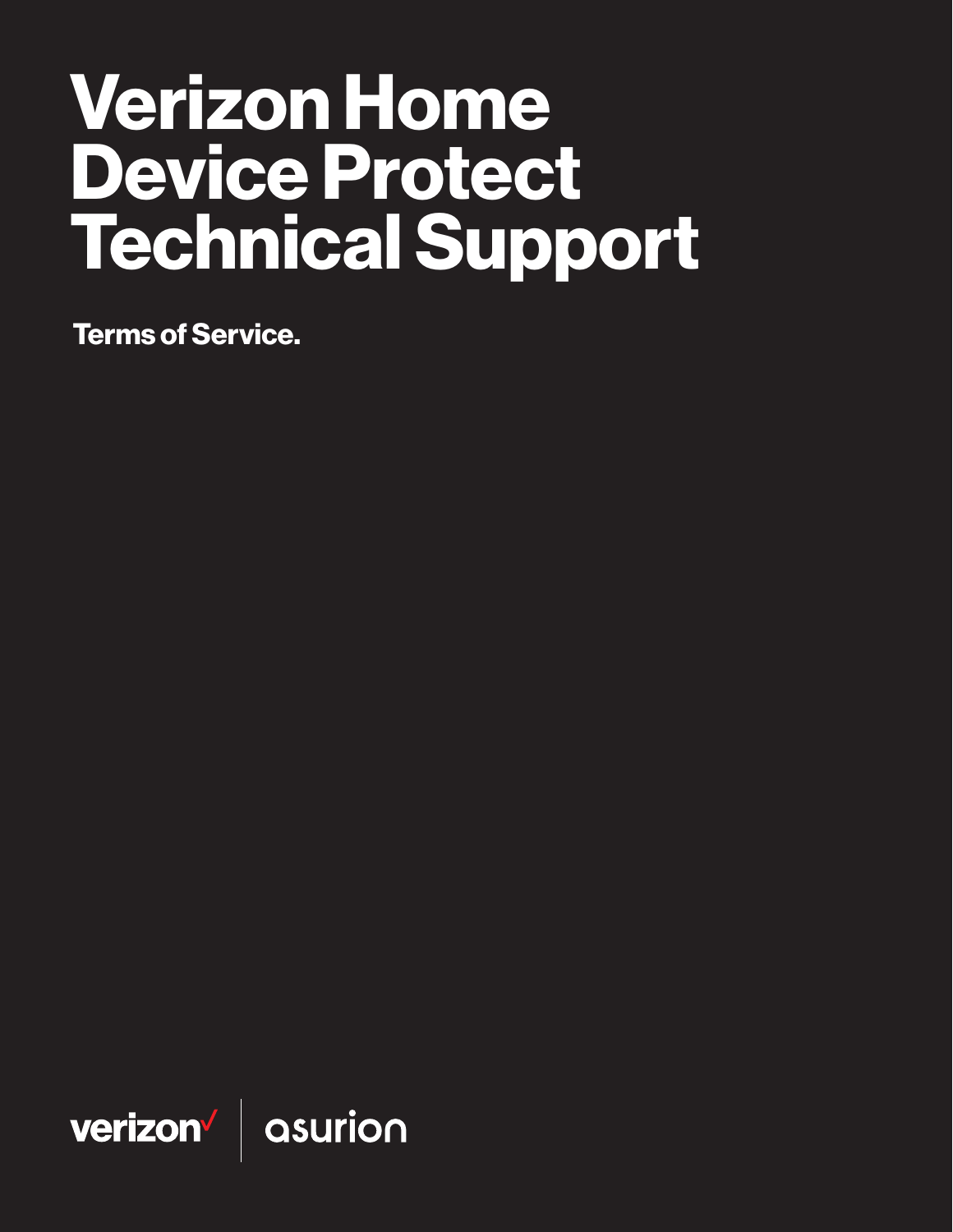## VERIZON HOME DEVICE PROTECT TECHNICAL SUPPORT TERMS OF SERVICE

The Verizon Home Device Protect Technical Support Terms of Service is a legal agreement between you, the end user (hereinafter, "You") and Verizon Wireless (hereinafter, "us" or "we"). Your use of the Verizon Home Device Protect Plan (hereinafter, the "Plan") is subject to the Verizon Home Device Protect Technical Support Terms of Service described below (hereinafter, "Services"); Your use is also subject to the Verizon Wireless Customer Agreement, which is available at www.verizon.com. Please read both the Verizon Home Device Protect Technical Support Terms of Service and the Verizon Wireless Customer Agreement carefully, and do not use the Services if You disagree with them. Additional information about the Services is available at [www.verizon.com](http://www.verizonwireless.com). ADDITIONALLY, ANY DISPUTES UNDER THIS TERMS OF SERVICE SHALL BE RESOLVED IN ACCORDANCE WITH THE DISPUTE RESOLUTION PROVISIONS IN YOUR CUSTOMER AGREEMENT UNDER THE HEADING: "HOW DO I RESOLVE DISPUTES WITH VERIZON WIRELESS," WHICH TERMS ARE INCORPORATED BY REFERENCE. SPECIFICALLY, YOU AND WE BOTH AGREE TO RESOLVE ALL DISPUTES UNDER THIS TERMS OF SERVICE ONLY BY ARBITRATION OR SMALL CLAIMS COURT AND YOU WAIVE ANY RIGHT TO A JUDGE OR JURY IN ANY ARBITRATION.

Supported Devices & Use of Services. We, directly or indirectly, will provide the Services in accordance with the terms and as described below. The Services are available for devices in Your immediate household that are covered under the Plan and/or that can connect to Your wireless network ("Supported Products"), and where appropriated, computer devices, subject to the exclusions described in the "Scope of the Services" Section below and other exclusions as decided by us in our sole discretion. Data usage charges may apply to the Services. In some circumstances, You may need to supply or purchase additional equipment or software to receive the full benefit of the Services, and You are responsible for the cost of that equipment or software. The Services may also include two (2) in-home visits ("Visits") by a Asurion Expert ("Expert") and specific technical support services provided at select UBreakIFix ("UBIF") locations or select Asurion repair locations for in-person tech support or via Asurion Tech Experts. You need not consent to the Visits in order to utilize the benefits of the Plan or the Services. See below for Scope of Services and Visits.

**Scope of the Services.** The following services are provided under the Plan:

# A. The Services.

The Services include: (a) technical support for Your Supported Products (as defined in the Plan) and the operating systems and software applications on them; (b) technical support for the use of Your Supported Products with other devices and services manufactured to be compatible with Your Supported Products or intended to be connected to them (excluding any Verizon-branded or provided home router); (c) technical support with malware and virus prevention and removal; (d) quality assessment of Your in-home connectivity; (e) technical support for Your Desktop and Laptops ("Supported PC") (if applicable) as it relates to the assessment of the product's performance; (f) technical support to help with Your Supported PC (if applicable) with data back up and/or data transfer to another Supported PC; and (g) two (2) optional in-home visits by an Expert as further described below in section (C). From time to time we may, but are not required to, make additional benefits, products, and/or services available to You as a Verizon Home Device Protect customer. These additional benefits, products, and/or services may be provided to You without charge or may be optional offers for an additional or discounted fee.

The Services do not include: (a) activation of Your wireless devices; (b) assistance with wireless network coverage issues, such as dropped calls/data interruptions; (c) diagnostic support unrelated to Your Supported Products; (d) modification of Original Equipment Manufacturer ("OEM") software; (e) installation of third-party software or OEM drivers not supported by the Supported Products; (f) repair of peripherals, home or wireless routers, modems, or networks; (g) installation of non-sanctioned applications; (h) assistance with any Verizon-branded or provided home router or audio/video streaming device; or (i) assistance with specialized devices related to medical care, including but not limited to emergency assistance/first responder devices.

## B. Security and Privacy Services.

Security and Privacy services include: (a) security monitoring of Your eligible Supported Products (as defined in the Plan) with specific malware and virus prevention software; (b) safeguarding your data on public Wi-Fi; (c) identification of select mobile apps that could access private information and put your data at risk; (d) identity theft monitoring, using dark web surveillance; (e) access to identity theft alerts and data recovery tools; (e) access to a security assessment of Your in-home connectivity; and (f) access to Security Advisor, which provides expert support to help You proactively secure Your information and resolve security vulnerabilities to help protect you against online threats. Security Advisor experts are available to answer questions and provide content and tips to help you improve or solve security concerns.

IMPORTANT NOTE: You can only access most of the Security and Privacy benefits by downloading and using the Digital Secure app. To download the app, go to the App Store or Google Play. A smartphone is required to download the app. The make and model of Your Supported Device(s) may limit Your ability to access certain features of Digital Secure and therefore limit the scope of support provided by Security Advisor.

The Security and Privacy services do not include: (a) monitoring of Your credit. Verizon does not monitor all transactions and cannot protect against all identity theft. You should contact the three national credit bureaus (e.g., Equifax, Experian, and TransUnion), to monitor Your credit report. You should always take steps to safeguard personal information to reduce chances of becoming a victim of identity theft. Security Advisor does not provide real-time notification of sensitive data exposure; virus/malware removal; home network hacking mitigation; or data loss management.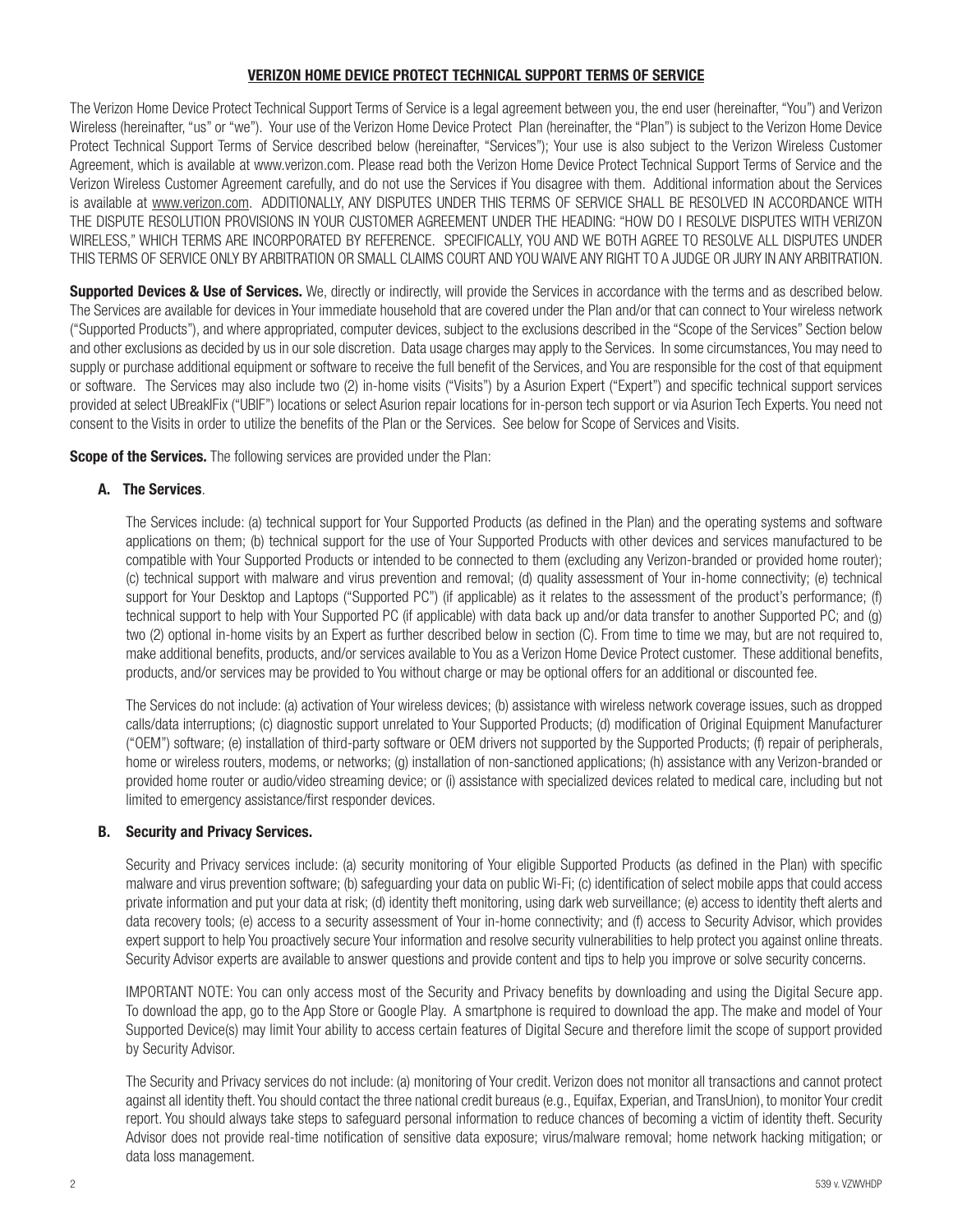## C. Tech Coach Mobile Application.

The Services include access to the Tech Coach Mobile Application (the "Tech Coach App") that is provided to You directly by Asurion Mobile Applications, LLC. The Tech Coach App provides several functions, including access to an Expert who can provide Technical Support Services through click-to-call, click-to-chat, self-help information, and educational notifications; and may at a future date provide other features and benefits. The Tech Coach App is subject to a separate end-user license agreement available at [www.phoneclaim.com/verizon/techcoachapp/terms/](http://www.phoneclaim.com/verizon/techcoachapp/terms/). The Tech Coach App end-user license agreement is independent of these Terms and the Verizon Wireless Customer Agreement.

## D. Scope of In-Home Expert Visits.

The Visits will only be performed by us upon Your request and consent, and they are optional. Prior to scheduling, Asurion may require that the services described below first be performed via a live voice or messaging session. Prior to scheduling a Visit, Asurion may require that the services described below first be performed via a live voice or messaging session.

The Visits will be conducted in your home for the purpose of: 1) troubleshooting home technology issues; 2) assistance with product set-up and configuration, including establishing streaming services, whole home data back-up, connecting "smart" home products, and parental controls; 3) device data security and privacy assessment; 4) guidance on password and storage management; 5) WiFi and network evaluations; 6) technology product purchase guidance; or 7) assistance filing a claim under the Plan. Visits may also include reviewing new products and/or services available in the marketplace that might meet your technology needs. Assistance with product set-up and configuration shall not include the installation of any Supported Product in any furniture or fixed infrastructures, including but not limited to cabinetry or walls. Notwithstanding the above, in home trouble shooting and assistance shall exclude assistance with any Verizonbranded or provided home router or audio/video streaming device. We make no representations about the quality, functionality or suitability of products or services that the Experts recommend. We are not liable for any decision you make to purchase any products or services unrelated to the Plan. You should review each product or service carefully to ensure it meets your needs prior to purchase.

Visits may include some or all of the above services but will be limited in time to approximately one (1) hour in duration. If the Visit requires more time, an Expert may choose to extend the stay, but will not be obligated to do so. Experts will use commercially reasonable efforts during the Visits to perform the above services. If the Expert is unable to resolve your issue after making commercially reasonable efforts, they have the right and discretion to refuse to take further efforts to do so. Additionally, in some instances, the Expert may have limited information from vendors, manufacturers, and developers, and they may not have the ability to obtain the proprietary or other information required to resolve your issue. Some technical issues that you encounter may be the result of software or hardware errors not yet resolved by the vendors, manufacturers or developers of that software or hardware, in which case the Expert may not be able to resolve your issue.

Visits will be scheduled by calling (844) 769-1991. If you need to reschedule the date of your Visit, you must give us at least 24-hours advanced notice. If you do not provide that notice, we reserve the right to cancel the visit and not reschedule.

Someone at least 18 years of age must be present at all times while the Expert is in your home and throughout the duration of the Visit. Upon completion of the Visit, the Expert may provide you with contact information and a follow-up email with new product recommendations.

You must make the products or devices intended for assessment/consultation in your home by the Expert accessible, and provide a safe, non-threatening environment for the Expert to conduct the Visit.

As part of the Visit, the Expert will not be responsible for dismantling or physical installation of any products or equipment. The Expert will also not be responsible for conducting any repairs or physical triage of a product or device that may involve specific tools or a unique work environment for your safety and the safety of the Expert.

## Verizon Care Smart Watch Customers

If You have a Verizon Care Smart Watch (the "Watch") active on Your Verizon Wireless account, one (1) Visit may be designated to assist the wearer of the Watch, in the wearer's residence (if not the same location as Your home), with the use and operation of the Watch (i.e., making and receiving calls, sending texts, how to charge the Watch, etc.) provided that You have first completed set-up, via the Watch app, the contact list and other functionality of the Watch. Notwithstanding anything in the User Guide for the Watch, the support of the Watch by the Expert shall be consistent with the Services provided under this Verizon Home Device Protect Technical Terms of Service for any other Supported Product.

## E. Optional Installation Services.

Optional Installations are available, for a discounted fee, in select locations and for the select products, which are subject to change at any time. The list of Supported Products that are eligible for the optional installation services is available at https://www.asurion.com/verizon/ home-installs/. The customer must make the Supported Products intended for installation in the home accessible to the Expert, and provide a safe, non-threatening environment for the Expert to conduct the consultation.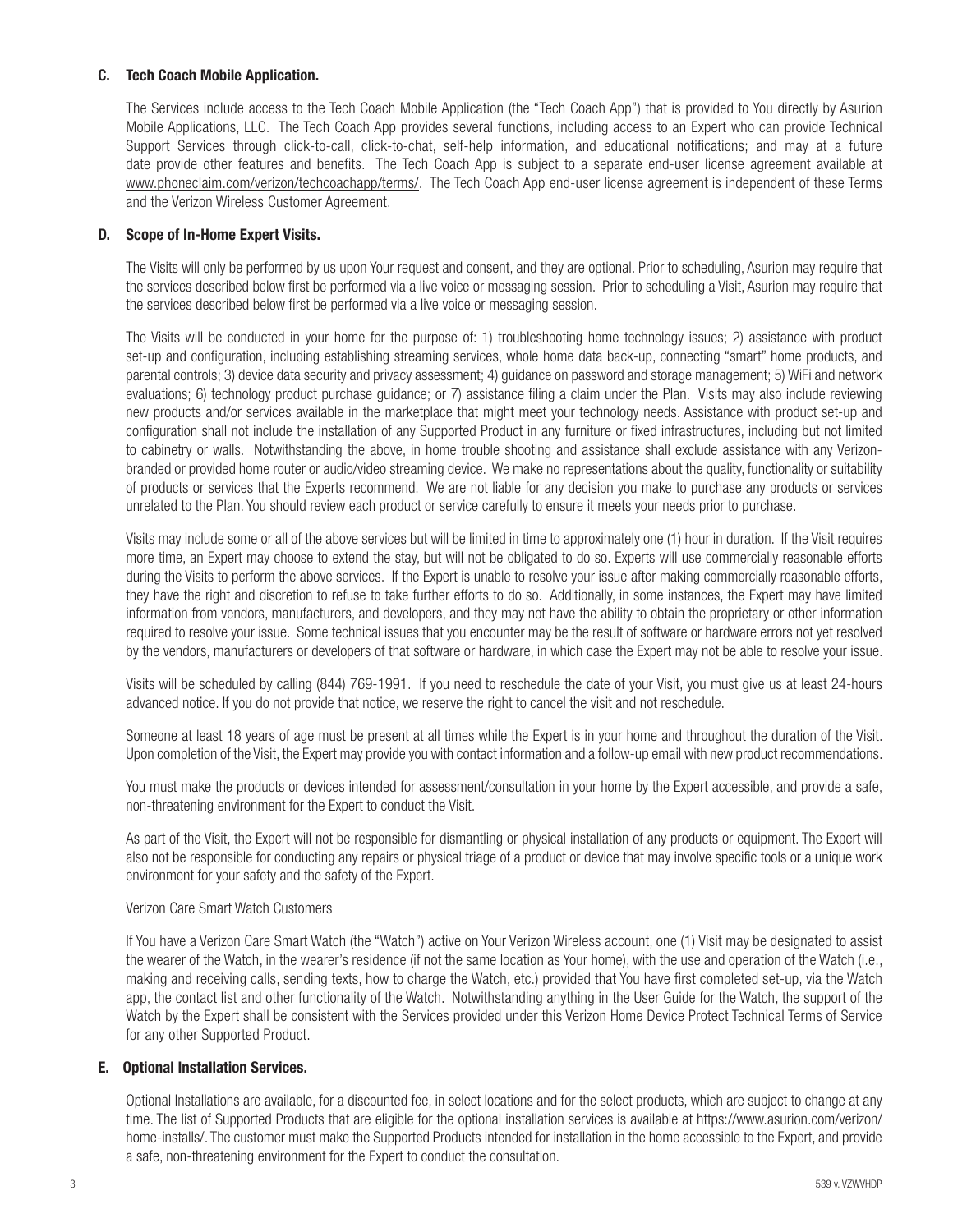Someone at least 18 years of age must be present at all times while the Expert is in the customer's home and during the time that the installation is performed. Products must be new or fully functioning at the time of installation, and Wi-Fi access must be available for certain products to be installed. Availability of installation services is contingent on certain criteria, including product type, customer location and appointment/technician availability.

Backup of Software and Data. You are responsible for backing-up the software or data stored on Your Supported Products and other devices included in the Services. We are not responsible for any loss, alteration or corruption of any software or data, and we may decline to provide Services to You if it is determined that You have not taken appropriate back-up measures.

Remote Access Applications. To receive Services, You may be required to run certain software applications on Your Supported Products and other devices included in the Services ("Software"). The Software may include tools that allow the Experts to remotely access Your Supported Products or devices and any content stored thereon. You agree to comply with the terms applicable to the Software, and in the event of a conflict between those terms and this Verizon Home Device Protect Technical Terms of Service and Verizon Wireless Customer Agreement, the Software-specific terms control with regard to the Software only. You acknowledge and agree that You will not copy or modify the Software or any other materials provided to You in connection with the Services.

When providing Services, the Expert may be required to remotely access Your Supported Device, including any private and/or confidential/personal information, data, videos, pictures, text messages, or other content thereon. It is Your responsibility to remove any sensitive content on Your Supported Device to the extent You believe necessary to prevent access by the Expert.

Representations and Authorizations. When receiving the Services, You represent that You are the owner or an authorized user of the Supported Products or other devices for which you are using the Services, as well as any software thereon, and we reserve the right to refuse to provide Services to You if we determine that You are not the owner or authorized user. When using the Services, You: (a) expressly consent to the Expert remotely accessing Your Supported Products, other devices included in the Services and any data, videos, pictures, text messages or other content thereon; and (b) expressly authorize the Expert to effect changes to Your Supported Products, to the extent necessary to provide the Services, and You acknowledge and agree that such changes may be permanent and irreversible. It's strongly recommended that prior to the Visit, you back up your photos, videos and secure any personal or confidential data, as we are not responsible for any loss or damage to your digital content that may occur as a result of the triage or trouble-shooting support services that are provided during the Visit.

Passwords. If You know or suspect that the passwords associated with or stored on Your Supported Products have been available to or accessed by anyone as a result of Your use of the Services, You should immediately change or reset those passwords.

**Claim Limitation.** Subject to the Arbitration provision in Your Verizon Wireless Customer Agreement and unless otherwise allowed by applicable law, any claim related to the Services shall be brought within one (1) year of the events giving rise to the claim. Failure to assert any such claim during that time results in the claim being forever barred.

DISCLAIMER OF WARRANTIES. THE FOLLOWING DISCLAIMER SHALL APPLY TO YOU TO THE MAXIMUM EXTENT PERMITTED BY APPLICABLE LAW. YOU ACKNOWLEDGE AND AGREE THAT THE SERVICES DESCRIBED HEREIN AS THE "VISIT" ARE PROVIDED ON AN "AS IS" AND "AS AVAILABLE" BASIS, AND THAT YOUR USE OF OR RELIANCE ON THEM IS AT YOUR SOLE RISK AND DISCRETION. WE HEREBY DISCLAIM ANY AND ALL REPRESENTATIONS, WARRANTIES, CONDITIONS AND GUARANTIES REGARDING THE SERVICES, WHETHER EXPRESS, IMPLIED OR STATUTORY, AND INCLUDING, WITHOUT LIMITATION, THE IMPLIED WARRANTIES OR CONDITIONS OF MERCHANTABILITY OR FITNESS FOR A PARTICULAR USE OR PURPOSE. NO ADVICE OR INFORMATION, WHETHER ORAL OR WRITTEN, OBTAINED BY YOU FROM US OR THE EXPERT(S) SHALL CREATE ANY REPRESENTATION, WARRANTY OR GUARANTY. FURTHERMORE, YOU ACKNOWLEDGE AND AGREE THAT WE MIGHT NOT BE ABLE TO OFFER THE SERVICES AT ALL, IN THE ABSENCE OF THE FOREGOING DISCLAIMERS AND LIMITATIONS. IN THE EVENT OF ANY FAILURE OF THE SERVICES TO CONFORM TO ANY APPLICABLE WARRANTY, YOU MAY NOTIFY US AND WE WILL, AS YOUR SOLE AND EXCLUSIVE REMEDY, USE COMMERCIALLY REASONABLE EFFORTS TO SATISFY THE WARRANTY ON LABOR. WE WILL HAVE NO OTHER WARRANTY OBLIGATION WHATSOEVER WITH RESPECT TO THE SERVICES, AND ANY OTHER CLAIMS, LOSSES, LIABILITIES, DAMAGES, COSTS OR EXPENSES ATTRIBUTABLE TO ANY FAILURE TO CONFORM TO ANY WARRANTY WILL BE YOUR SOLE RESPONSIBILITY.

LIMITATION OF LIABILITY. THE FOLLOWING LIMITATIONS SHALL APPLY TO YOU TO THE MAXIMUM EXTENT PERMITTED BY APPLICABLE LAW. UNDER NO CIRCUMSTANCES SHALL WE BE LIABLE FOR ANY INDIRECT, INCIDENTAL, CONSEQUENTIAL, SPECIAL OR EXEMPLARY DAMAGES ARISING OUT OF OR IN CONNECTION WITH THE SERVICES, WHETHER OR NOT THE DAMAGES WERE FORESEEABLE AND WHETHER OR NOT WE WERE ADVISED OF THE POSSIBILITY OF SUCH DAMAGES INCLUDING, WITHOUT LIMITATION, DAMAGES FOR LOSS OF PROFITS OR REVENUES, FAILURE TO TRANSMIT OR RECEIVE ANY DATA, LOSS, MISUSE OR DISCLOSURE OF DATA OR CONFIDENTIAL INFORMATION, BUSINESS INTERRUPTION, LOSS OF PRIVACY, CORRUPTION OR LOSS OF DATA, FAILURE TO RECEIVE OR BACKUP YOUR DATA (OR ARCHIVED DATA) OR ANY OTHER PECUNIARY LOSS WHATSOEVER ARISING OUT OF OR IN ANY WAY RELATED TO THE SERVICES. WITHOUT LIMITING THE GENERALITY OF THE FOREGOING, OUR AGGREGATE LIABILITY TO YOU (WHETHER BASED IN CONTRACT, NEGLIGENCE, STRICT LIABILITY, STATUTE OR OTHER THEORY OF LIABILITY) SHALL NOT EXCEED THE AMOUNT OF THE FEES PAID BY YOU FOR THE SERVICES OR \$150.00, WHICHEVER IS GREATER. THE FOREGOING LIMITATIONS WILL APPLY EVEN IF THE ABOVE STATED REMEDY FAILS OF ITS ESSENTIAL PURPOSE.